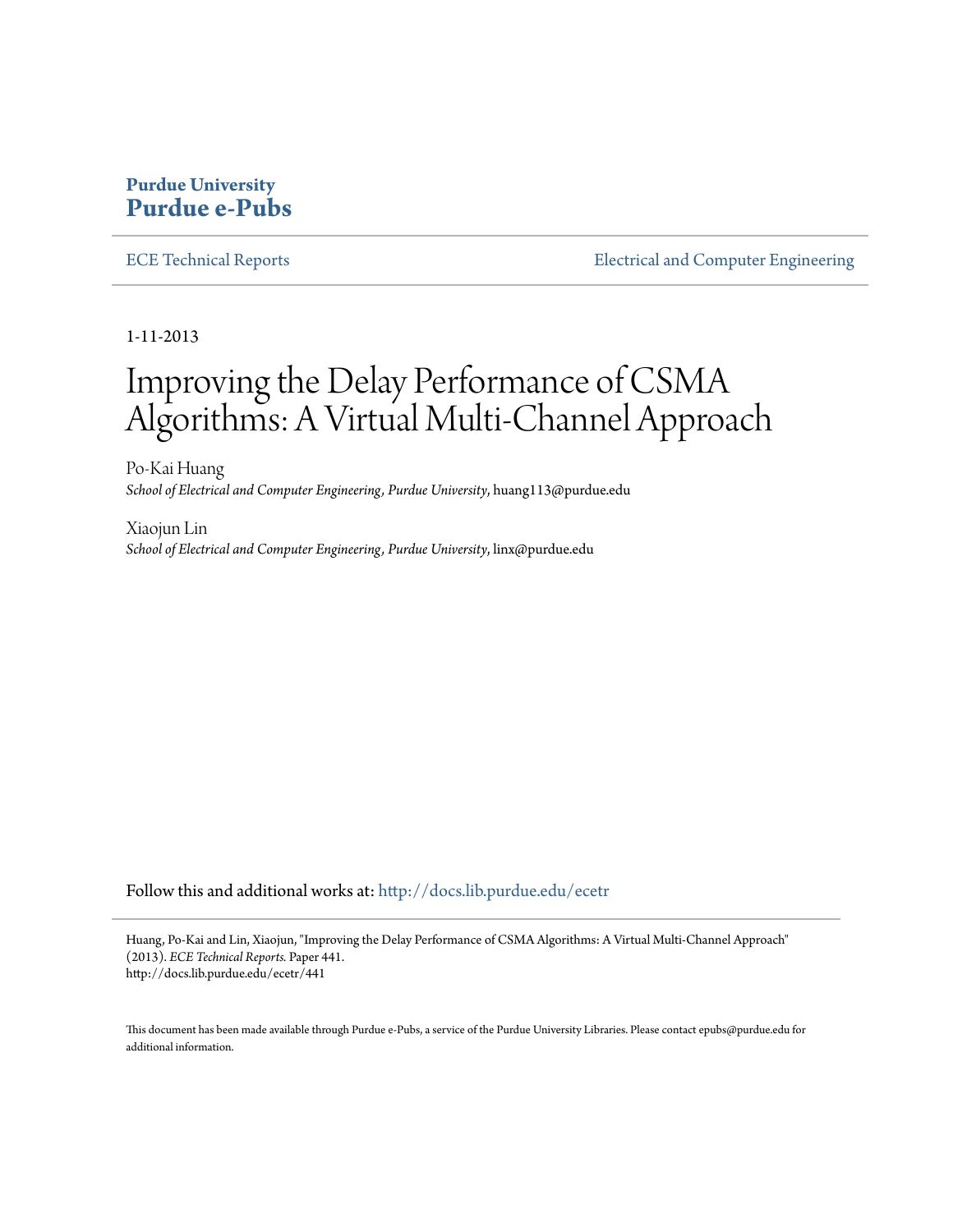Improving the Delay Performance of CSMA Algorithms: A Virtual Multi-Channel Approach

Po-Kai Huang

Xiaojun Lin

### TR-ECE-13-02

January 11, 2013

School of Electrical and Computer Engineering 1285 Electrical Engineering Building Purdue University West Lafayette, IN 47907-1285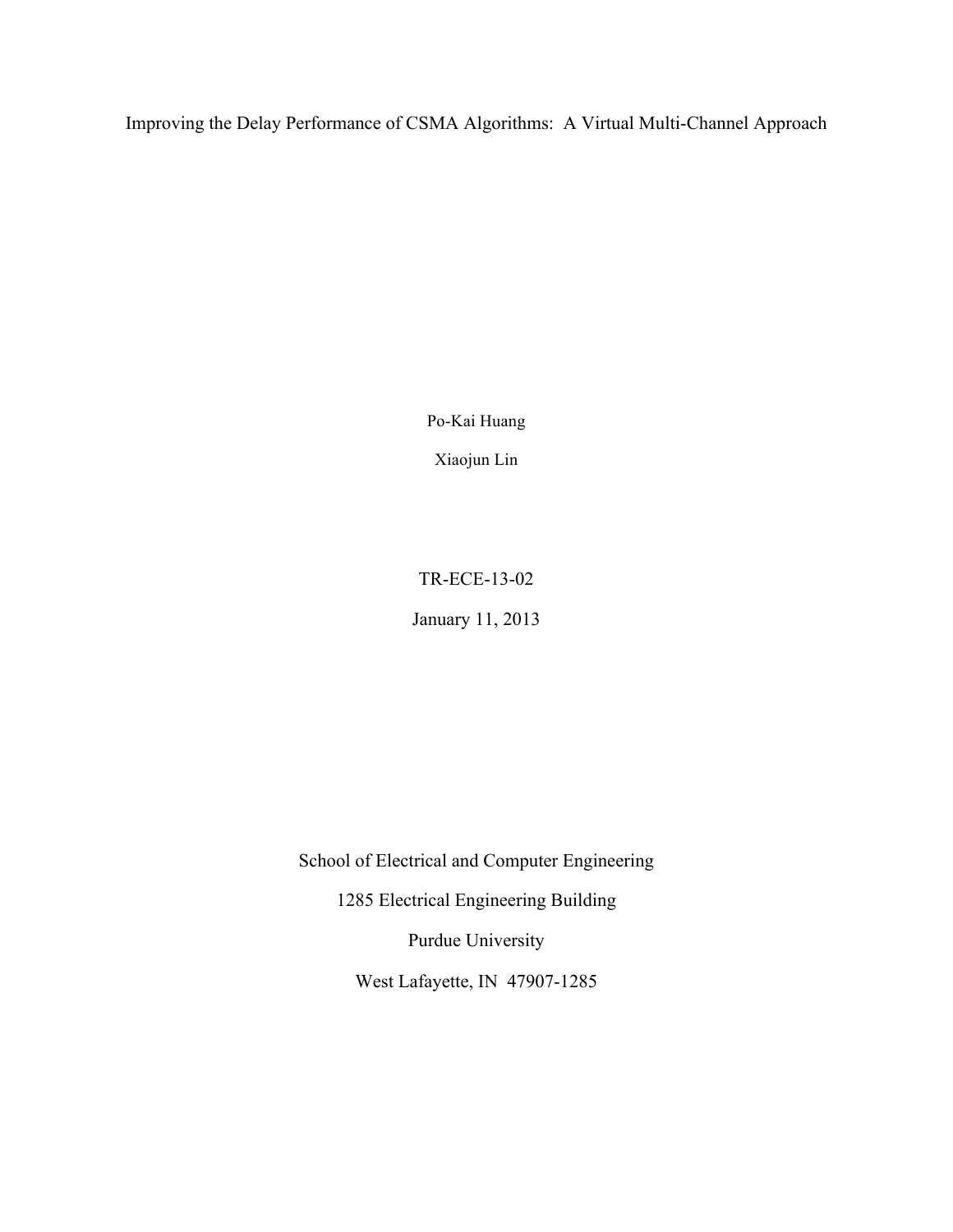## Improving the Delay Performance of CSMA Algorithms: A Virtual Multi-Channel Approach

Po-Kai Huang and Xiaojun Lin

*Abstract*—CSMA algorithms have recently received a significant amount of interest in the literature for designing efficient wireless control algorithms. CSMA algorithms are attractive because they incur low computation complexity and communication overhead, and can be shown to achieve the optimal capacity under certain assumptions. However, it has also been observed that CSMA algorithms suffer the starvation problem and incur large delay that may grow exponentially with the network size. In this paper, we propose a new algorithm, called Virtual-Multi-Channel (VMC-) CSMA, that can dramatically reduce delay without sacrificing the high capacity and low complexity of CSMA. The key idea of VMC-CSMA to avoid the starvation problem is to use multiple virtual channels to emulate a multi-channel system and compute a good set of feasible schedules simultaneously (without constantly switching/re-computing schedules). Under the protocol interference model and a single-hop utility-maximization setting, our proposed VMC-CSMA algorithm can approach arbitrarily close to the optimal total system utility, with both the number of virtual channels and the computation complexity increasing logarithmically with the network size. The VMC-CSMA algorithm inherits the distributed nature of CSMA algorithms. Further, once our algorithm converges to the steady-state, the expected packet delay for each link equals to the inverse of its long-term average rate, and the distribution of its head-of-line (HOL) waiting time can also be asymptotically bounded. Our simulation results confirm that the proposed VMC-CSMA algorithm indeed achieves both high throughput and low delay. Further, it can quickly adapt to network traffic changes.

#### I. INTRODUCTION

A central problem to the design of wireless control algorithms is how to schedule the link transmissions in the presence of interference. Among the many design goals for wireless scheduling, there are three of them that are perhaps the most important. First, in order to support the increasing amount of the traffic placed on wireless networks, the control algorithm should achieve high capacity. Second, the packet delay should be small to meet the applications' service requirements. Third, for large networks, the control algorithms should have low computational complexity and low communication overhead, and preferably can be implemented in a distributed manner.

Existing algorithms in the literature achieve different tradeoffs among capacity, delay, and complexity. It is well known that max-weight types of algorithms [1] can attain the largest capacity region of the network, based on which a large number of wireless cross-layer control algorithms have been developed to optimize various performance objectives such as the system throughput, utility/fairness, and power efficiency [2,3]. However, for many problem settings the max-weight algorithm incurs exponentially high computational complexity as the network size increases. Further, it is a centralized algorithm that requires global information. There are a number of lowcomplexity algorithms that can be viewed as approximations to the max-weight schedule (see [2] and the reference within.) However, these algorithms can only guarantee a fraction of the optimal system capacity. Recently, a class of CSMA (Carrier Sense Multiple Access) algorithms were studied in [4,5]. CSMA algorithms are very attractive in the sense that they incur low computational complexity and are fully distributed, and can be shown to achieve the optimal capacity under certain assumptions. However, CSMA algorithms have been observed to have large delay that may grow exponentially with the network size [6,7], which makes the usefulness of the capacity gain questionable because most applications (even as simple as web-browsing) require some level of low delay.



Fig. 1. A torus interference graph with the odd and even schedules.

In this paper, we are interested in developing improved version of the CSMA algorithms that can significantly reduce the delay without sacrificing the high capacity and low complexity. This remains a challenging problem in spite of a number of recent works that attempt to improve the delay of CSMA algorithms [5,7]–[14]. The main difficulty of reducing the delay of CSMA may be explained by the following example. Consider an *n*-by-*n* torus interference graph as shown in Fig. 1, where each circle represents a unit-capacity link, and the edge between two circles means that these two links can not transmit simultaneously. Suppose that the target rates of all links are 0*.*5. In a typical discrete-time version of the standard CSMA algorithms [5], it is possible to change the parameters so that the CSMA algorithms will stay at either the even schedule or the odd schedule with equal probability close to 0*.*5 to attain the target rates. However, once CSMA finds either the even or the odd schedule, it will be "locked" to this schedule for a long time before it can switch to the other schedule [7], and the corresponding inactive links will be starved of service in this period. This problem is known as the "starvation" problem for CSMA. Hence, it is difficult for CSMA to attain low delay.

Po-Kai Huang and Xiaojun Lin are with the School of ECE, Purdue University (Email: huang113@purdue.edu, linx@purdue.edu).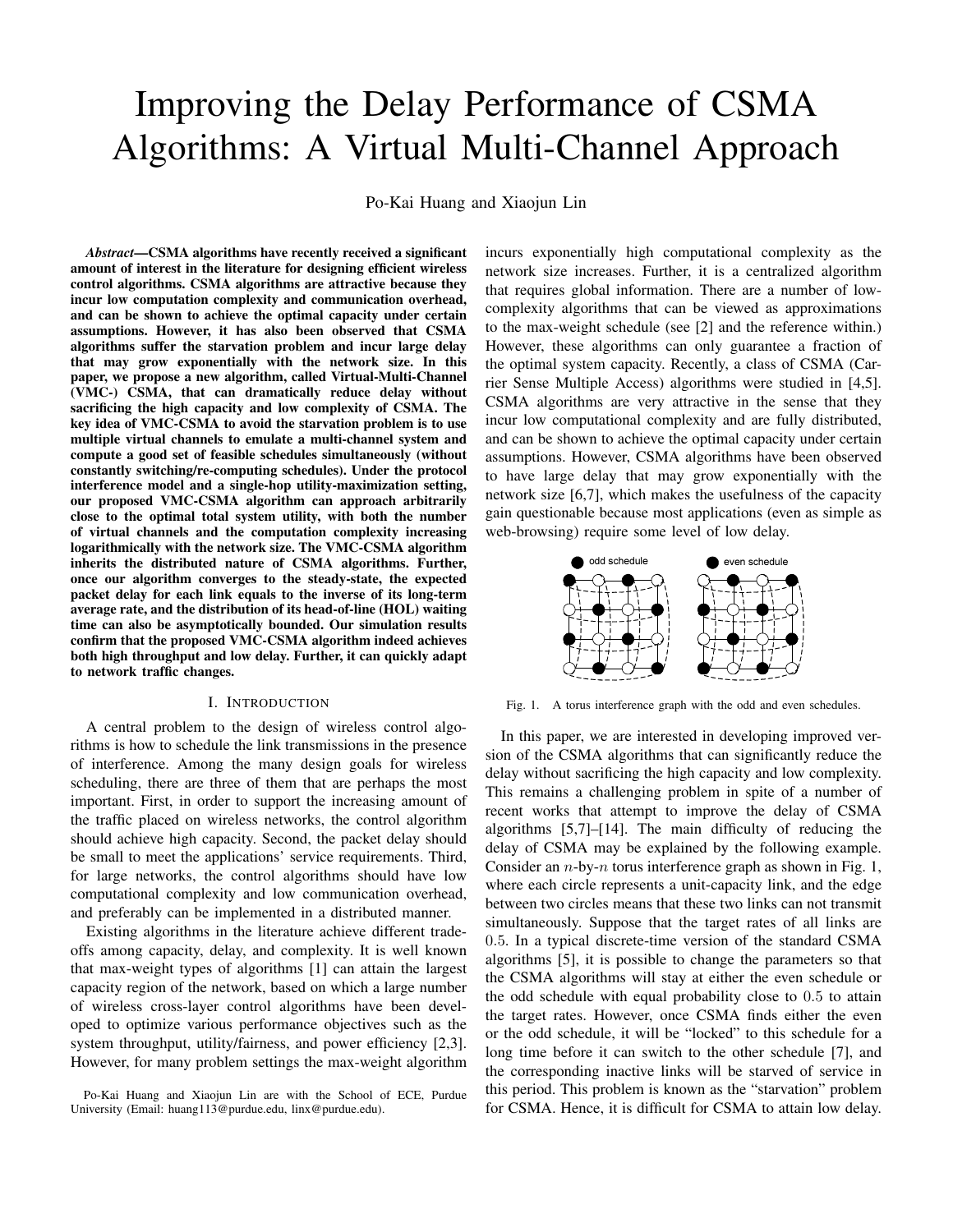To resolve this problem, we will propose a new algorithm, called Virtual-Multi-Channel (VMC-) CSMA, that can achieve both high capacity and low delay with low complexity. The main novelty of our proposed algorithm to significantly reduce delay is to take advantage of multiple (physical- or virtual-) channels. This main idea can be explained as follows. Suppose that there are two separate channels for the same topology in Fig. 1, each with half the bandwidth of the original system. We can simply let one channel use the odd schedule and let the other channel use the even schedule. Obviously, each link can then achieve both the target rate of 0*.*5 as well as low delay (because each link is served at a constant rate at all timeslots). Note that the key idea here is to compute a set of good schedules for multiple channels at once, rather than computing one schedule at a time and constantly switching/recomputing schedules. Thus, the starvation problem is avoided. Note that although this idea seems to be quite natural, there are three main difficulties to generalize it to arbitrary networks. First, in many systems, we may only have one physical channel. How can we still reduce delay by using multiple channels? Second, even if we have more than one channels, how can we design a low-complexity and distributed algorithm to compute the right multi-channel schedules? Third, the number of channels in the above example is two, but it may not be sufficient for general topologies. Will the number of channels required to approach near-optimal performance be exceedingly large, which will then increase the complexity to a prohibitive level?

Our proposed VMC-CSMA algorithm precisely addresses these difficulties. First, for systems with only one physical channel, we introduce the notion of "virtual channels." Specifically, there are *C* virtual channels, and each virtual channel can have a different schedule. By randomly choosing a virtual channel and using the corresponding schedule at each time slot, we can then emulate the behavior of multiple physical channels. (See Section III-B for the corresponding distributed implementation.) Second, assuming that each link *ℓ* has a utility function  $U_{\ell}(R_{\ell})$  of its rate  $R_{\ell}$ , our proposed VMC-CSMA algorithm iteratively updates the schedules across all virtual channels to optimize the total system utility. Further, it only requires local information exchange and incurs a low complexity that increases linearly with the number of virtual-channels *C*. Third, we quantify the throughput and delay performance of the VMC-CSMA algorithm with respect to *C*. Specifically, for an arbitrary network topology, let *L* denote the total number of links. We show that when  $\epsilon \leq 0.1$  and the number of virtual-channels *C* is larger than  $\frac{2 \log L}{3\epsilon^2}$ , our algorithm can allocate an expected rate vector  $\vec{R} = [\vec{R}_{\ell}]$  to each link such that  $\sum_{\ell=1}^{L} U_{\ell}(R_{\ell}) \ge (1-\epsilon) \sum_{\ell=1}^{L} U_{\ell}([R_{\ell}^{*}-\epsilon]^{+}),$  where  $\vec{R}^{*} = [R_{\ell}^{*}]$ is the rate vector with maximum system utility. Thus, our algorithm can achieve close-to-optimal system utility with the number of channels (and hence the corresponding complexity) increasing very slowly  $(\mathcal{O}(\log L))$  with the network size. For delay, we show that, once our algorithm converges to the steady-state, the expected packet delay of link *ℓ* equals to  $1/R_\ell$ , and the distribution of its head-of-line (HOL) waiting time can also be asymptotically bounded (see Lemma 5 for details). Our simulation results confirm that the proposed VMC-CSMA algorithm indeed achieves both high throughput and low delay. Further, it can quickly adapt to network traffic changes. In summary, the proposed VMC-CSMA algorithm achieves dramatically low delay without sacrificing the high capacity and low complexity of standard CSMA algorithms.

The standard CSMA algorithm has been extended to multichannel networks in [15]. However, the delay issue was not discussed. There have been a number of recent studies that try to quantify and improve the delay performance of CSMA algorithms [7]–[14]. However, none of them can attain the same level of throughput/delay performance as we reported here. The work in [13] compares the delay performance as one tunes the parameter of a class of CSMA algorithms. However, it is unclear whether such tuning will fundamentally alter the exponential order of the starvation time. CSMA algorithms with deadline constraints are studied under the setting of a complete graph in [12] (where each link interferes with every other link). In another work [7], the authors propose to periodically reset or "unlock" the schedule to an initial empty schedule. They show that, for a torus interference graph like Fig. 1, the delay can be made independent of the network size. However, it seems difficulty to generalize the results from [7,12] to arbitrary network topologies. [10,11] show that, if the offered load is sufficiently small (as a function of the maximum degree of the interference graph), both the starvation time and the delay of CSMA can be reduced to  $\mathcal{O}(\log L)$  [10] or even  $\mathcal{O}(1)$ [11]. However, for such results to hold, the offered load must be reduced significantly from the optimal capacity. Similarly, [14] considers using multiple physical channels for CSMA, but under the constraint that each link can occupy at most one channel. Thus, the resulting capacity could also be far from optimal. Our idea of using multiple channels is also inspired by [16]. However, it is difficult to modify the algorithm to optimize global system utility. In [9], the authors propose to effectively partition the network into (random) pieces with finite size and run CSMA in each piece. Hence, the expected packet delay can be bounded by a function of the size of each piece and is independent of the network size. However, in order to approach the optimal capacity, the size of each partition must be large. Thus, the actual delay in each partition may still be large. Finally, [8] shows that, for an open-loop setting (i.e., without congestion control), there exists worst-case topologies such that, in order to even support a small fraction of the optional system capacity, either the computational complexity or the delay must grow exponentially with the network size. Our results do not contradict with that of [8] because both our notion of delay (steady-state delay vs. transient delay) and our system setting (with vs. without congestion control) are different (see the end of Section III-C for detailed discussions).

The rest of the paper is organized as follows. The system model is presented in Section II. In Section III, we present the VMC-CSMA algorithm along with the performance analysis. We discuss the implementation issues in Section IV and the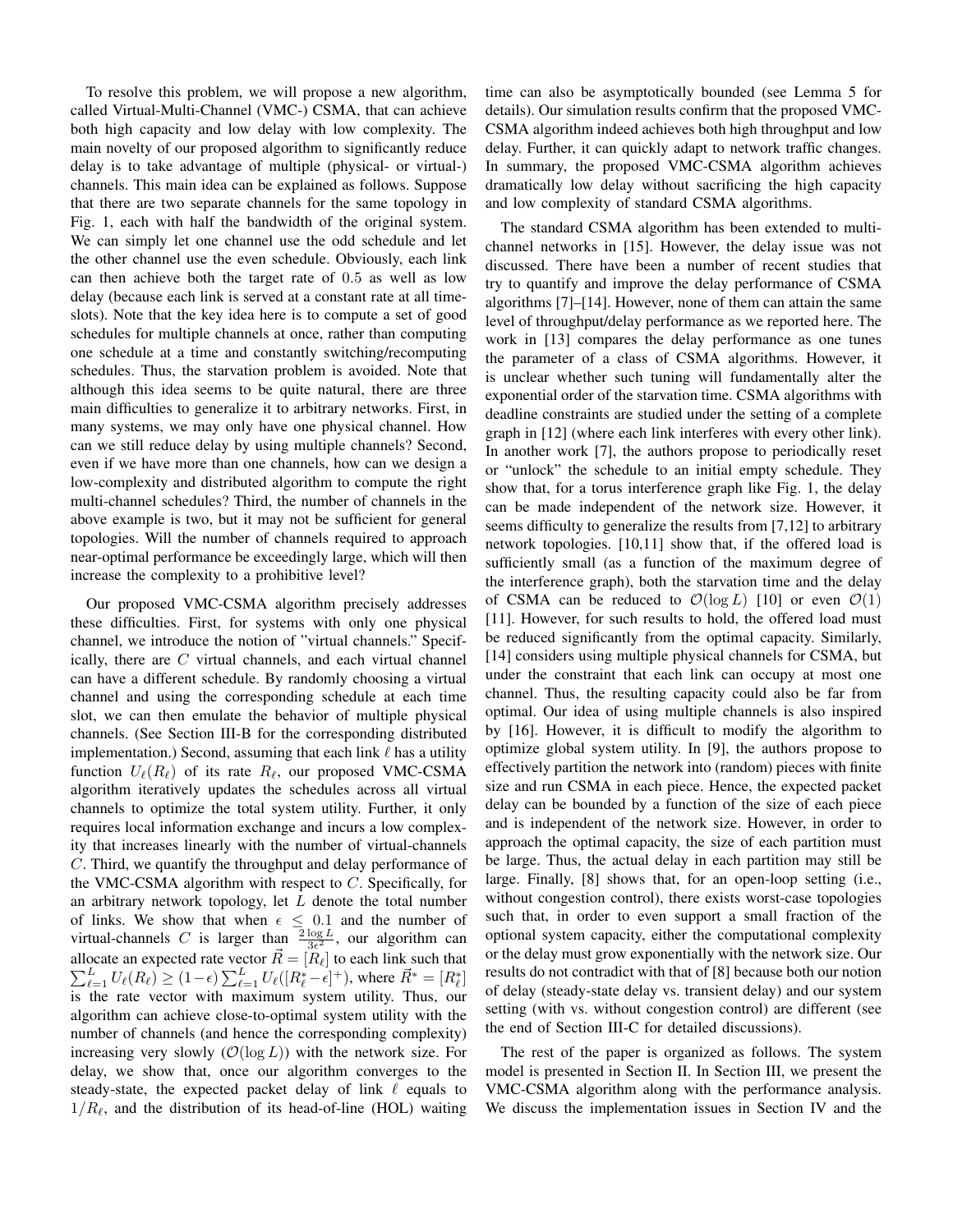simulation results in Section V. Then we conclude.

#### II. SYSTEM MODEL

We consider a wireless network with *N* nodes and *L* links, where each node represents a communication device, and each link corresponds to a pair of transmitting node and receiving node. We assume the so-called protocol interference model, i.e., two links interfere with each other if they can not transmit data at the same time. We let  $\mathcal{E}_{\ell}$  be the set of links that interfere with link *ℓ*. We will call two links *ℓ*<sup>1</sup> and *ℓ*<sup>2</sup> neighbors if *ℓ*<sup>1</sup> and  $\ell_2$  interfere with each other. We consider a time-slotted system, where each slot has unit length. We assume that the wireless network has only one physical channel. The capacity of each link is assumed to be 1, i.e., each link can transmit one unitsized packet in one time slot if there are no interfering links transmitting at the same time. At each time slot, we define the term *schedule* as the set of links that transmit packets. We say that a schedule is *feasible* if no two links in the set interfere with each other. To represent a schedule, we will use a *L*dimension vector such that the *ℓ th* element is 1 if link *ℓ* is included in the schedule, and is 0 otherwise.

Associated with each link is a one-hop flow, i.e., packets of the flow will immediately leave the network after it traverses the link. We assume that each flow is infinitely backlogged, i.e., at the application layer it always has packets to send. Further, each flow at link  $\ell$  has a utility function  $U_{\ell}(\cdot)$  associated with it. If the long-term average rate of link *ℓ* is *Rℓ*, then  $U_{\ell}(R_{\ell})$  represents the satisfactory level of the corresponding flow [2]. We assume that each utility function is positive, non-decreasing, strictly concave, and twice differentiable [17]. Further, we assume that it is bounded on the domain  $D = [0, 1]$ . Let  $U(\vec{R}) = \sum_{\ell=1}^{L} U_{\ell}(R_{\ell})$ . Let  $\Omega$  denote the capacity region of the wireless network, which is given by the set of all rate vectors  $R = [R_\ell]$  such that there exists a control policy that can support the long-term average rate *R<sup>ℓ</sup>* at all links *ℓ*.

As we discussed in Section I, we are interested in both high capacity and low delay. For high capacity, we aim to solve the following optimization problem:

$$
\max_{R_{\ell}\geq 0} \sum_{\ell=1}^{L} U_{\ell}(R_{\ell}), \ \vec{R} = [R_{\ell}] \in \Omega. \tag{1}
$$

Let  $\vec{R}^* = [R^*_{\ell}]$  be the optimal solution of the above optimization problem. Note that this problem is known to be a cross-layer control problem [2] because it involves two control mechanisms. First, the application layer of the flow at each link *ℓ* needs to determine how packets can be injected at the longterm average rate of  $R^*_{\ell}$ , which can be viewed as a congestion control component. Second, at the MAC layer, the system must determine how to schedule the link transmissions to support the long-term average rate  $R^*_{\ell}$  at all links. As we discussed in Section I, although this problem has been extensively studied in the literature, existing solutions suffer either from high complexity, low capacity (i.e., low utility), or large delay.

To define the delay in this infinite-backlog setting, we note that, for each packet, there is a time when the congestion

control component at the transport layer decides to inject the packet into the buffer of the corresponding link. Then, at a later time, this packet is transmitted by the link. We define the delay of the packet as the difference between these two time instants. In other words, the packet delay is defined as the number of time-slots that a packet needs to stay in the buffer before being served. Although this definition seems to be a natural definition of delay, it unfortunately does not fully capture the effect of the possible starvation problem [7]. For example, consider a queue with a single buffer. A new packet is added to the buffer immediately after the old packet is served. Suppose that the time to serve each packet follows the pattern below. For every 1000 packets, it takes only one time-slot to serve each of the first 999 packets. However, the 1000*th* packet suffers starvation for 1000 time-slots. In this case, the expected packet delay (average over all packets) is a low value of 1*.*99. Thus, the effect of the starvation problem is not obvious. Due to this reason, we introduce another notion of delay as follows. At a given time *t*, we study the time that the head-of-line (HOL) packet has waited in the system. In the above example, the expected HOL waiting time at any given time would be around 250. Hence, the negative impact of the starvation problem is more obvious. In this paper, by low delay, we mean that both the packet delay and the HOL waiting time should be small. Thus, the goal in this paper is to develop low-complexity and distributed control algorithms that can achieve both provably high system utility and provably low delay.

#### III. VMC-CSMA ALGORITHM DESIGN AND ANALYSIS

In this section, we propose a new low-complexity Virtual-Multi-Channel (VMC-) CSMA algorithm, with provable high capacity and low delay. Since our algorithm is motivated by the standard CSMA algorithm, we will first briefly describe a discrete time version of the standard CSMA algorithm [2,5] for solving problem (1) and discuss its weakness. We will then introduce the new VMC-CSMA algorithm.

#### *A. The Standard CSMA algorithm*

Let  $Q_{\ell}(t)$  be the number of packets of link  $\ell$  at the beginning of time slot *t*. Let  $\vec{S}(t) = [S_\ell(t)]$  be the schedule chosen by the scheduling algorithm at time *t*. Define a set *S* of *decision schedules* such that every element in *S* is a feasible schedule. Further, each link must be scheduled by at least one schedule in *S*. Let  $w_{\ell}(t)$  be an suitable increasing function of  $Q_{\ell}(t)$  as in [5]. For example,  $w_{\ell}(t) = \log(\alpha Q_{\ell}(t))$ , where  $\alpha$  is a positive constant. The following CSMA algorithm is known to solve problem (1) under certain assumptions.

CSMA Algorithm: At each time *t*,

- *Decision Phase:* Choose a decision schedule  $\vec{S}^D(t)$  =  $[S_{\ell}^{D}(t)]$  randomly in *S*.
- *Scheduling Phase:* For each link  $\ell$ , if  $S_{\ell}^{D}(t) = 1$  and  $S_{\ell'}(t) = 0$  for every link  $\ell' \in \mathcal{E}_{\ell}, S_{\ell}(t)$  is determined with random distribution:  $P(\lbrace S_\ell(t) = 1 \rbrace) = \frac{\exp(w_\ell(t))}{1 + \exp(w_\ell(t))}$ <br>and  $P(\lbrace S_\ell(t) = 0 \rbrace) = \frac{1}{1 + \exp(w_\ell(t))}$ . If  $S_\ell^D(t) = 0$  or  $S_{\ell'}(t) = 1$  for any link  $\ell' \in \mathcal{E}_{\ell}$ , let  $S_{\ell}(t) = S_{\ell}(t-1)$ .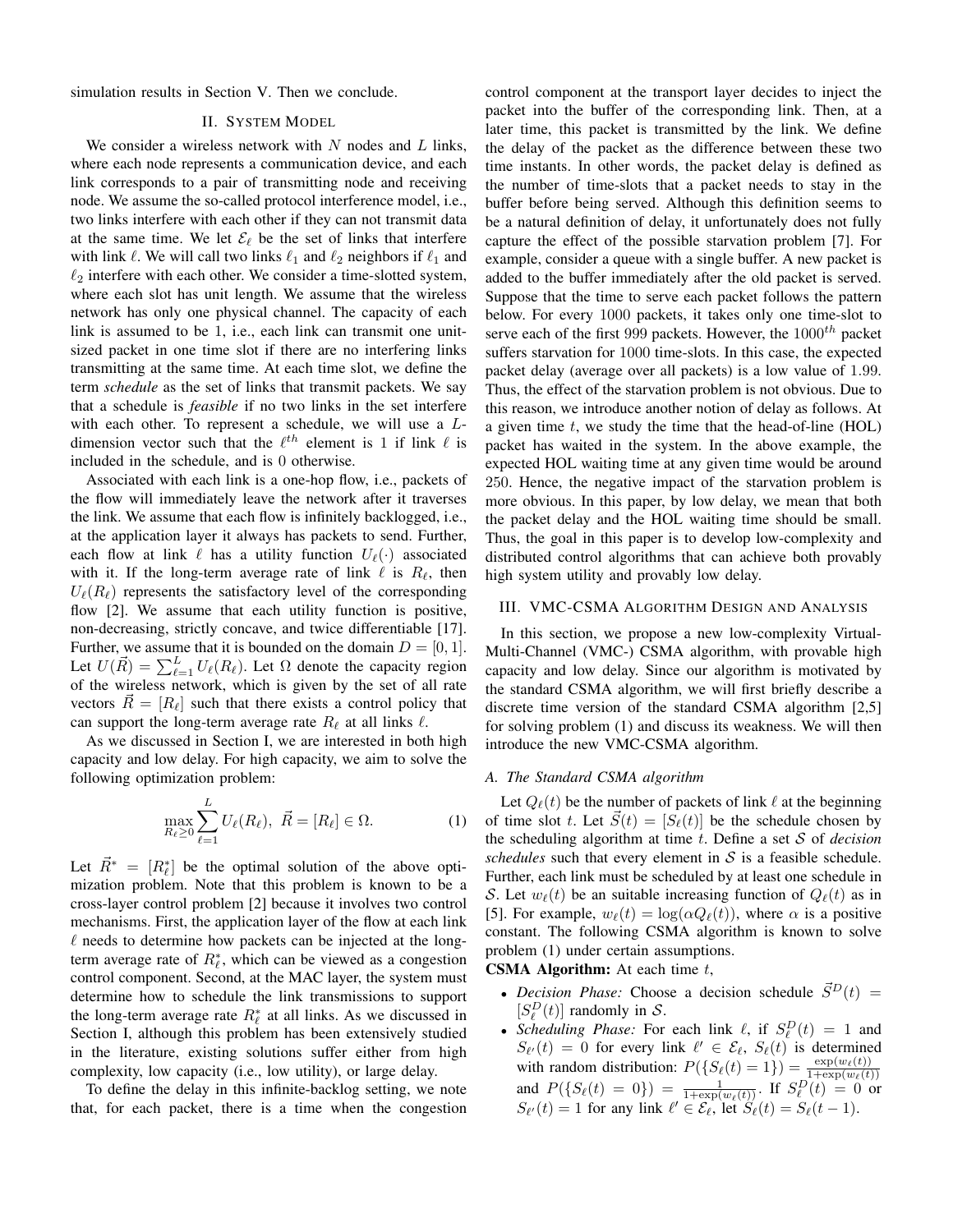*• Congestion Control:* Each link *ℓ* injects a random number of packets according to a Poisson random variable with mean  $r_{\ell}$  = arg max $\{U_{\ell}(r) - \beta Q_{\ell}(t)r\}$ , where  $\beta$  is a *r≥*0 positive constant.

It can be shown that, under a time-scale separation assumption [5], if  $\beta$  is sufficiently small,  $\vec{r} = [r_\ell]$  will converge to values close to the optimal solution of (1) [2]. In practice, the above time-scale separation assumption must be approximated by a small value of *α*. However, when *α* and *β* are small,  $Q_{\ell}(t)$  and  $w_{\ell}(t)$  tend to grow to large values. In that case, the algorithm will likely to be stuck in one good schedule for a long time before it switches to another good schedule [7] (as we discussed in Section I). In the worst case, one can show that the starvation time and the delay may grow exponentially with the network size [6].

#### *B. Virtual-Multi-Channel CSMA Algorithm*

We now introduce our proposed VMC-CSMA algorithm that overcomes the above difficulties of starvation problem and large delay. As we have mentioned in Section I, the key to achieve both high capacity and low delay is to take advantage of *C* multiple channels and simultaneously compute *C* feasible schedules over all channels. Once a good set of *C* feasible schedules are found, we can then avoid constantly switching schedules (and hence the starvation problem). To make this idea feasible in wireless systems with only one physical channel, next we will use the concept of "virtual channels." Specifically, there are *C* virtual channels for each link *ℓ*. For each link  $\ell$ , we use  $\vec{V}_{\ell} = [V_{\ell 1}, \cdots, V_{\ell C}]$  to denote its schedule in all virtual channels, where  $V_{\ell k} = 1$  if link  $\ell$  is scheduled in the *k*<sup>th</sup> virtual channel, and  $V_{\ell k} = 0$  otherwise. We use  $\vec{V} = [\vec{V}_{\ell}]$ to denote the global schedules of all virtual channels and all links. When we focus on a specific virtual-channel *k*, there is a feasible schedule  $\vec{S}(\vec{V})_k = [V_{1k}, \cdots, V_{Lk}]$  for the network. Note that given the global schedule  $\vec{V}$ , the total number of virtual channels used by link  $\ell$  is given by  $x_{\ell}(\vec{V}) = \sum_{k=1}^{C} V_{\ell k}$ . To use these schedules, at each time slot, the network randomly chooses a virtual-channel *k*(*t*) uniformly from 1 to *C*, *i.i.d.* across time-slots. All links in the network then use the feasible schedule  $\vec{S}(\vec{V})_{k(t)}$  in this time-slot, i.e., each link  $\ell$  transmits a packet if  $V_{\ell,k}(t) = 1$ <sup>1</sup>. Note that each link only needs to know its own schedules  $\vec{V}_{\ell}$ . Further, the randomization of the virtual-channel *k*(*t*) can be achieved in a distributed manner if all links are synchronized, and they have the same randomnumber generator with a common-seed, which only needs to be agreed upon at the beginning of the system operation. With this implementation, each link *ℓ* will be scheduled for actual transmission with probability equal to  $r_\ell(\vec{V}) = x_\ell(\vec{V})/C$ , *i.i.d.* across time-slots. Thus, the long-term average rate of link *ℓ* will be equal to  $r_{\ell}(V)$ , and the inter-service time is  $1/r_{\ell}(V)$ . Hence, the delay will likely be small as we will show below.

It remains to develop a low-complexity and distributed algorithm for computing the global schedule  $\vec{V}$  that leads to high total system utility. Specifically, we seek solution to the following optimization problem, which can be viewed as an approximation to the original optimization problem (1):

$$
\max_{\vec{V}} \sum_{\ell=1}^{L} U_{\ell}(r_{\ell}(\vec{V})),
$$
\n
$$
\vec{S}(\vec{V})_k \text{ is a feasible schedule, } k = 1, 2, \cdots, C.
$$
\n(2)

Our hope is that, when *C* is sufficient large, the optimal solution of (2) will be close to that of (1).

We next describe our proposed low-complexity VMC-CSMA algorithm for solving (2). Later in Section III-C, we will study its throughput and delay as the number of virtual-channels *C* varies. Because VMC-CSMA algorithm updates the global schedule  $\vec{V}$  iteratively over time, we will use the notation  $\vec{V}(t)$ ,  $\vec{V}_{\ell}(t)$ , and  $V_{\ell k}(t)$  to denote their corresponding values at time slot *t*. Similar to the standard CSMA algorithm, we define a set *S* of decision schedules such that it satisfies the following three conditions: (1) each decision schedule is a feasible schedule. (2) each link *ℓ* must be scheduled by at least one decision schedule in  $S$ . Note that these two conditions are the same as those in the standard CSMA algorithm [5]. (3) each link scheduled by a decision schedule can broadcast *C* bits to its neighbors in a time slot. We will discuss in Section IV how to implement the decision schedules at each time slot. Now, we describe our algorithm.

Virtual-Multi-Channel CSMA Algorithm: At each time *t*,

- *Decision Phase:* Choose a decision schedule  $\vec{S}^D(t)$  =  $[S_{\ell}^{D}(t)]$  randomly in *S*.
- *Update Phase:* For each link  $\ell$ , if  $S_{\ell}^{D}(t) = 0$ , let  $\vec{V}_{\ell}(t) =$  $\vec{V}_{\ell}(t-1)$ . Otherwise, perform Algorithm 1.

Algorithm 1 Update phase for link  $\ell$  if  $S_{\ell}^{D}(t) = 1$ :

Choose a permutation  $(n_1^{\ell}, n_2^{\ell}, \cdots, n_{\ell}^{\ell})$  $\binom{\ell}{C}$  of the set  $\{1, 2, \cdots, C\}$  uniformly at random. Let  $f_{\ell}(x) = \exp(\alpha U_{\ell}(\frac{x}{C}))$  and  $x_{\ell}^{1} = \sum_{k=1}^{C} V_{\ell k}(t-1)$ . for  $i = 1$  to  $C$  do if  $V_{\ell',n_\ell^{\ell}}(t-1) = 1$  for any link  $\ell' \in \mathcal{E}_{\ell}$  then  $V_{\ell,n_i^{\ell}}(t) = V_{\ell,n_i^{\ell}}(t-1).$ else  $V_{\ell,n_\ell^{\ell}}(t)$  is determined with the random distribution:  $P({V_{\ell,n_i^{\ell}}(t) = y})$  $=\frac{f_{\ell}(x_{\ell}^{i}+y-V_{\ell,n_{\ell}^{\ell}}(t-1))}{f_{\ell}(x_{\ell}^{i}-V_{\ell,n}(t-1))+f_{\ell}(x_{\ell}^{i}+1-V_{\ell,n})}$  $\frac{1}{f_{\ell}(x_{\ell}^i-V_{\ell,n_{\ell}^{\ell}}(t-1))+f_{\ell}(x_{\ell}^i+1-V_{\ell,n_{\ell}^{\ell}}(t-1))},$ (3)

where  $y = 0$  or 1.

end if

 $x_{\ell}^{i+1} = x_{\ell}^{i} + V_{\ell,n_{i}^{\ell}}(t) - V_{\ell,n_{i}^{\ell}}(t-1).$ end for

Link  $\ell$  broadcasts  $\vec{V}_{\ell}(t)$  to all of its neighbors.

<sup>&</sup>lt;sup>1</sup>We note that the idea of using a random schedule has some similarity to the stationary randomized policy [3] that has been used to analyze the throughput optimality of other algorithms. However, there are no low-complexity methods of computing the right stationary randomized policy.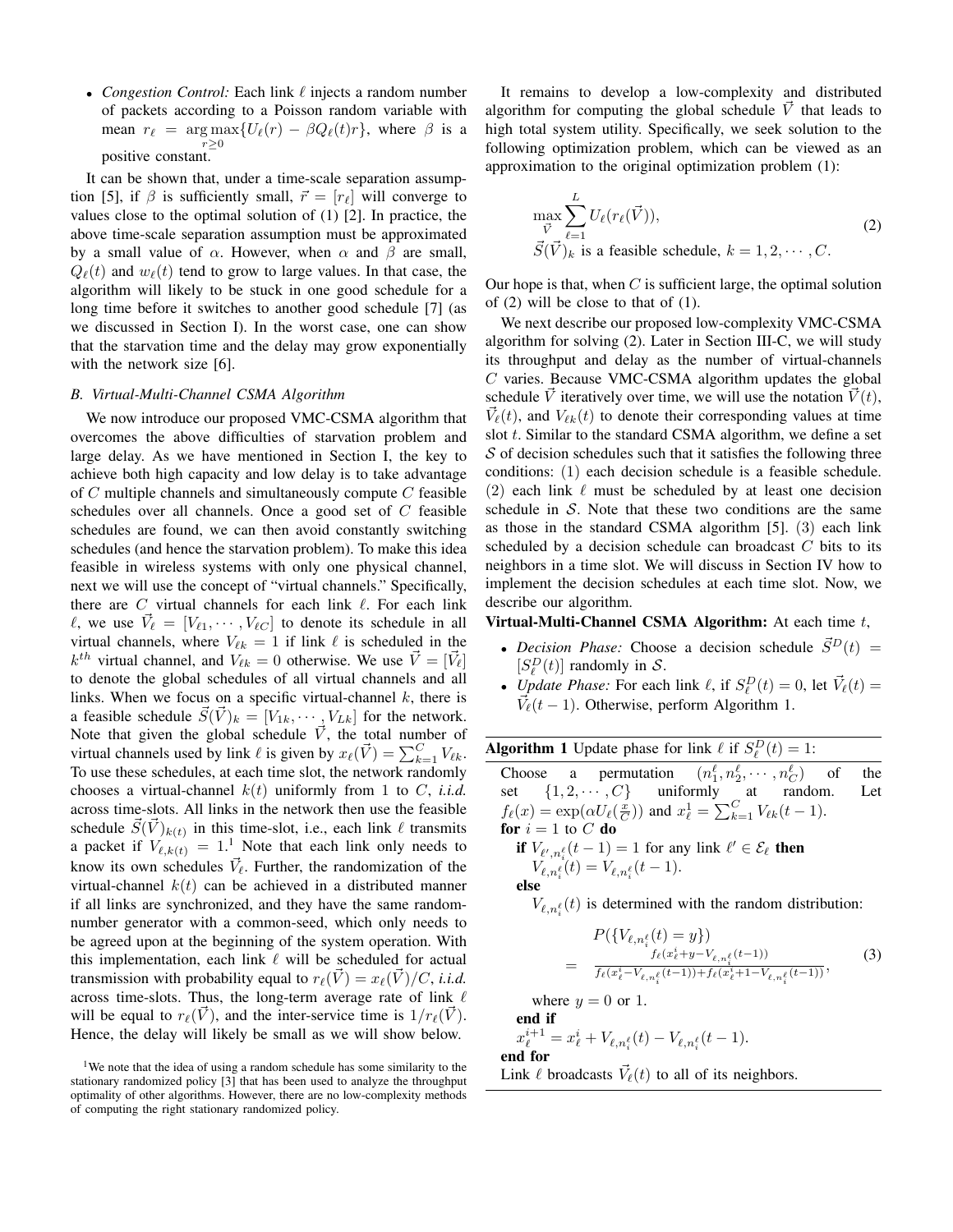- *Scheduling Phase:* A common virtual-channel  $k(t)$  is chosen by all links in the network uniformly at random from 1 to *C*, and each link  $\ell$  transmits a packet if  $V_{\ell, k}(t) = 1$ .
- *• Congestion Control:* All links *ℓ* use the window-based flow-control algorithm with window-size 1, i.e., a new packet is injected to link *ℓ* only if a packet is served.

We note a key difference between the VMC-CSMA and the standard CSMA. Under the VMC-CSMA (correspondingly standard CSMA) algorithm, the random distribution for updating the schedule of link *ℓ* is a function of its own utility  $U_{\ell}(x_{\ell}/C)$  (correspondingly its own queue length  $Q_{\ell}(t)$ ). The significance of this key difference is as follows. Consider (3) and  $V_{\ell,n_i^{\ell}}(t-1) = 0$  for an example, we have

$$
P(\lbrace V_{\ell,n_i^{\ell}}(t) = 1 \rbrace) = \frac{f_{\ell}(x_{\ell}^i + 1) / f_{\ell}(x_{\ell}^i)}{1 + f_{\ell}(x_{\ell}^i + 1) / f_{\ell}(x_{\ell}^i)} \approx \frac{\exp(\frac{\alpha}{C} U_{\ell}'(\frac{x_{\ell}^i}{C}))}{1 + \exp(\frac{\alpha}{C} U_{\ell}'(\frac{x_{\ell}^i}{C}))} \tag{4}
$$

Recall that  $U_\ell(\cdot)$  is a strictly concave function, which implies that  $U'_{\ell}(\cdot)$  is a strictly decreasing function. Hence, if a link has larger  $x_{\ell}^{i}$  value, it is less likely to activate itself in a new virtual channel, and vice versa. Thus, the schedules across virtual channels are in fact coordinated to reach a state  $\vec{V}$  with total system utility close to the optimal value. Hence, VMC-CSMA do not constantly change the schedule and avoid the starvation problem. An additional benefit is that we can use the windowbased flow-control as the congestion control component, which further controls the packets in the system and reduces the delay.

#### *C. Utility Optimality and Delay Performance*

In this subsection, we study the capacity/utility and delay performance when our VMC-CSMA algorithm reaches steady state. Note that, under the VMC-CSMA algorithm, the global schedule  $\overline{V}(t)$  behaves as a Markov chain. Hence, we will also refer to  $\vec{V}(t)$  as the state. Let  $V$  be the state space of the Markov chain. We first introduce a proposition that describes the stationary distribution of the Markov chain.

*Proposition 1:* The stationary distribution of the Markov chain  $\overrightarrow{V}(t)$  is given by  $P(\overrightarrow{V}) = \frac{1}{Z} \exp(\alpha \sum_{\ell=1}^{L} U_{\ell}(r_{\ell}(\overrightarrow{V}))),$ where *Z* is a normalization constant for all  $\overrightarrow{V} \in V$ .

*Proof:* The proof is given in Appendix A

Proposition 1 implies that the state  $\vec{V}$  with larger value of total system utility has a higher chance to be visited. Further, since  $\alpha$  appears in the exponent in the stationary distribution, as  $\alpha$  increases, the probability of reaching the state with the largest utility, which is the solution to problem (2), will approach 1. However, due to the quantization effect with a finite *C*, the optimal utility in (2) may be smaller than the optimal utility of the original problem (1). Hence, the key question is how many virtual-channels *C* we need such that the two optimal-utility values are close. We note that this is an important question because the complexity of our algorithm also increases with *C*. In practice, we would prefer a smaller value of *C*. A first thought for solving this question is to use the Carathodory's theorem [18]. Specifically, since the capacity region of the optimization problem in (1) is a convex hull of all the feasible schedules, the Caratheodory's theorem tells us that the optimal solution to (1) can be written as the convex combination of  $L + 1$  feasible schedules. As a result, we may guess that we need *C* to be at least  $\Theta(L)$  so that the optimal solution to (1) can be approximated by a valid global schedule  $\overrightarrow{V}$ . Somewhat surprisingly, by allowing a small margin  $\epsilon$  for error and using a novel probabilistic argument, we can reduce the order of *C* to  $\mathcal{O}(\log L)$ . This nice result is presented in the following proposition. Recall that  $R^*_{\ell}$  is the optimal rate of link  $\ell$ .

*Proposition 2:* If  $\epsilon \leq 0.1$  and  $C > \frac{2 \log L}{3\epsilon^2}$ , then there exists a state  $\vec{V}^s$  in the state space  $V$  of the Markov chain such that  $r_{\ell}(\vec{V}^s) \ge R_{\ell}^* - \epsilon$ , for all link  $\ell$ .

*Proof:* The proof is given in Appendix B Note that since the rate is always bigger than zero, it then  $\text{follows from } r_\ell(\vec{V}^s) \ge R_\ell^* - \epsilon \text{ that } r_\ell(\vec{V}^s) \ge \max(R_\ell^* - \epsilon, 0) \triangleq 1$  $[R^*_{\ell} - \epsilon]^+$ . With the help of Proposition 2, we can prove the first main theorem in this paper. Recall that  $U(\vec{r}) = \sum_{\ell=1}^{L} U_{\ell}(r_{\ell}).$ 

*Theorem 3:* Under our VMC-CSMA algorithm, for any *ϵ ≤* 0.1, we can choose  $C > \frac{2 \log L}{3\epsilon^2}$  and  $\alpha$  large enough such that  $P\{U(\vec{r}(\vec{V}(t))) \ge \sum_{\ell=1}^{L} U_{\ell}([\vec{R}_{\ell}^* - \epsilon]^+) \} \ge 1 - \epsilon$ , where  $\vec{R}^*$  is the optimal solution of problem (1).

*Proof:* Consider a fixed *C*. Let  $\vec{V}^{\text{max}}$  be the solution to (2). Then  $U(\vec{r}(\vec{V}^{\max})) \geq U(\vec{r}(\vec{V}))$ , for all  $\vec{V} \in \mathcal{V}$ . Define the set  $A = \{ \vec{V} \in \mathcal{V} | U(\vec{r}(\vec{V})) = U(\vec{r}(\vec{V}^{\max})) \}$ . Denote  $f(\vec{V}) = \exp(\alpha U(\vec{r}(\vec{V})))$ . Let  $f^{\max} = f(\vec{V}^{\max})$ . Note that  $f(\vec{V}) = f^{\text{max}}$  for all  $\vec{V} \in A$ . Since  $V$  is finite for a fixed *C*, there must exist  $\epsilon' > 0$  such that  $f(\vec{V}) \leq f^{\max}e^{-\alpha \epsilon'}$  for all  $\vec{V} \notin A$ . Using Proposition 1 and this inequality, we can then show that  $P(\{\vec{V} \in A\}) = \frac{\sum_{\{\vec{V} \in A\}} f(\vec{V})}{f(\vec{V}) \cdot \nabla}$  $\frac{\sum_{\{\vec{V} \in A\}} f(\vec{V}) + \sum_{\{\vec{V} \notin A\} f(\vec{V})\}}{2}$ 

*f* max*|A|*  $\frac{f^{\max}|A|}{f^{\max}|A| + f^{\max}e^{-\alpha \epsilon'}(|\mathcal{V}| - |A|)}$ . This implies that for any  $\epsilon$ , there exists  $\alpha$  such that  $P(\{\vec{V} \in A\}) > 1 - \epsilon$ . Further, from Proposition 2, for any  $\epsilon \le 0.1$ , we can choose a fixed  $C > \frac{2 \log L}{3\epsilon^2}$ , such that for  $\vec{V} \in A$ ,  $U(\vec{r}(\vec{V})) \ge U(\vec{r}(\vec{V}^s)) \ge \sum_{\ell} U_{\ell}([\vec{R}_{\ell}^s - \epsilon]^+).$ The results then follows.

Theorem 3 leads immediately to the following corollary on the average throughput and expected packet delay for each link *ℓ*.

*Corollary 4:* Let  $P(\vec{V})$  be steady state probability when the state of the Markov chain  $\vec{V}(t)$  is  $\vec{V}$ . The average throughput *R*<sup>*e*</sup> of link  $\ell$  is  $R_{\ell} = \sum_{\{\vec{V} \in \mathcal{V}\}} P(\vec{V}) r_{\ell}(\vec{V})$ , and the expected packet delay is  $1/R_{\ell}$ . Further,  $U(\vec{R}) \ge (1 - \epsilon)U([\vec{R}^* - \epsilon]^+)$ .

*Proof:* To calculate the throughput of link *ℓ*, we have to consider the real schedule which is determined both by  $\vec{V}(t)$ and the common virtual channel that we choose at each time slot. Let  $k(t)$  be the common virtual channel chosen at time slot *t*. Note that  $P\{k(t) = k\} = 1/C, k = 1, \dots, C$ , and  $k(t)$  is i.i.d. across time-slots and is independent of  $\vec{V}(t)$ . The average throughput of link *ℓ* can then be derived as follows.

$$
\sum_{\vec{V}\in\mathcal{V}} \sum_{k=1}^{C} P\{k(t) = k, \vec{V}(t) = \vec{V}\}
$$
\n
$$
= \vec{V}\}V_{\ell k} = \sum_{\vec{V}\in\mathcal{V}} \sum_{k=1}^{C} \frac{1}{C} P\{\vec{V}(t) = \vec{V}\}V_{\ell k} \qquad (5)
$$
\n
$$
= \sum_{\vec{V}\in\mathcal{V}} P\{\vec{V}(t) = \vec{V}\}r_{\ell}(\vec{V})
$$

Further, since we use the window-based congestion control with window size 1, by Little's law the average steady state delay is  $1/R_\ell$  for each link  $\ell$ .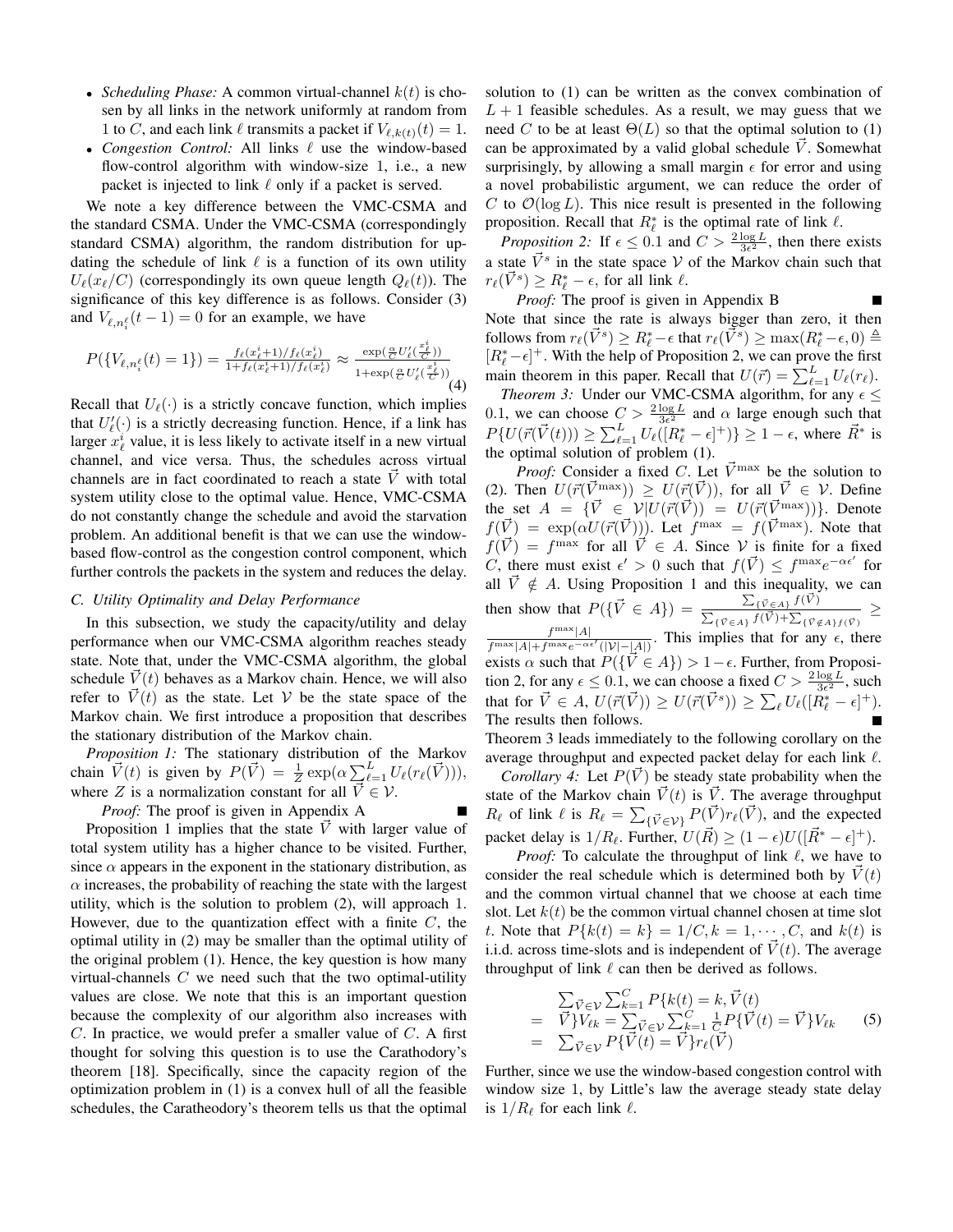Now, combining Theorem 3 and the fact that  $U(\cdot)$  is a concave function, we can have that

$$
U(\vec{R}) \ge \sum_{\vec{V}} P(\vec{V}) U(\vec{r}(\vec{V})) \ge (1 - \epsilon)(U([\vec{R}^* - \epsilon]^+)).
$$

This concludes the proof.

As we have mentioned in Section II, we use the HOL waiting time as a measure to capture the effect of starvation. The following lemma shows that under our algorithm, the tail distribution of the HOL waiting time will decay quickly.

Lemma 5: Let 
$$
r_{\ell}^{\min}
$$
 =  $\frac{\min}{\{\vec{V} \in \mathcal{V}, U(\vec{r}(\vec{V})) = U(\vec{r}(\vec{V}^{\max}))\}}$ 

where  $\vec{V}^{\text{max}}$  is the solution to (2). Under our VMC-CSMA algorithm, for a fixed integer  $d > 0$  and any  $\epsilon > 0$ , there exists sufficiently large  $\alpha$  so that, for each link  $\ell$ ,  $P$ *{HOL waiting time*  $\geq d$ *}*  $\leq (1 - r_{\ell}^{\min})^d + \epsilon$ .

*Proof:* Define the set  $\overrightarrow{A} = {\tilde{V} \in \mathcal{V} | U(\vec{r}(\vec{V}^{\max})) =$  $U(\vec{r}(\vec{V}))$ . From the proof of Theorem 3, we can find  $\alpha$ such that  $P\{\vec{V}(t) \notin A\} \leq \epsilon/d$ . Let *E* be the event that  $\overrightarrow{V}(t_1) \in A, t_1 = t - d + 1, \cdots, t$ . Hence, by the union bound,  $P(E^c) \leq d_{\overline{d}}^{\epsilon} = \epsilon$ . Let  $w_{\ell}(t)$  be the HOL waiting time for link  $\ell$  at time  $t$ . We have that  $P\{w_{\ell}(t) \ge d | E\}$  $P\{\text{link } \ell \text{ is not served for } t - d + 1 \text{ to } t | E\} \leq (1 - r_{\ell}^{\min})^d$ . Use this inequality, we can then show that  $P\{w_\ell(t) \geq d\}$  $P\{w_{\ell}(t) \geq d|E\}P\{E\} + P\{w_{\ell}(t) \geq d|E^{c}\}P\{E^{c}\} \leq$  $(1 - r_{\ell}^{\min})^d + \epsilon$ . This concludes the proof.

Note that, for each link *ℓ*, both the expected packet delay and the distribution of the HOL waiting time only depend on *R<sup>ℓ</sup>* and  $r_{\ell}^{\text{min}}$ , and are otherwise independent of the network size. It may still be possible for  $r_{\ell}^{\min}$  to be small. For example, if the utility function of a link *ℓ* has a much smaller derivative than others, then this link may be assigned a very small rate in the optimal solution of (1). However, we believe that his effect has more to do with the system setting than the control algorithms. For reasonable topologies and utility functions, we would expect that  $r_{\ell}^{\min}$  will not grow arbitrarily small as the network size grows. For instance, consider the torus interfere graph in Fig. 1. It is easy to see that  $R^*_{\ell} = 0.5$  for all links if all links have the same utility function. Thus, as long as the number of virtual channels are even, we must have  $r_\ell(\bar{V}^{\text{max}}) = 0.5$ . Hence, both the expected delay and the distribution of the HOL waiting time do not deteriorate with the network size.

We note that, in [8], the authors show that, for open-loop systems, even at an offered load that is a small fraction of the optimal capacity, there exists network topologies such that either the complexity or the delay must grow exponentially with the network size. We note that our result differs from [8] in two important aspects. First, the delay definition is different. We are interested in the steady state delay, i.e., after the Markov chain converges to the stationary distribution. The convergence time (which we did not capture in this paper) may still be exponential in the network size. In contrast, the delay in [8] is the worst-case delay across time and hence also captures the transient phase. Second, we use a closed-loop system (with congestion control) in contrast to an open-loop system in [8]. Hence, our results do not contradict with that of [8]. On the

other hand, we believe that a low value of delay as we defined under the setting in this paper is useful in practice. Thus, the results in this paper suggests that the impossibility results in [8] may not prevent us to develop low-complexity, low-delay and high-capacity algorithms that are useful in practice.

#### *D. Computational Complexity and Communication Overhead*

In this subsection, we discuss the computational complexity and communication overhead of the VMC-CSMA algorithm. It is easy to see that, for each link, the computational complexity of the VMC-CSMA algorithm is  $\mathcal{O}(C)$ . This is because, for each link, it only needs to go through the *C* virtual channels. Further, finding the random permutation in the "update phase" is of complexity  $\mathcal{O}(C)$  through the use of the Fisher-Yates shuffle [19]. Note that all of the computations can be carried out in parallel at all links. Regarding the communication overhead, note that each link *ℓ* can use a *C*-bit vector to denote its schedule  $\vec{V}_{\ell}$  across all virtual channels. In each time-slot, a link scheduled by  $\vec{S}^D(t)$  may need to broadcast this *C*-bit vector to all of its neighbors. Hence, the communication overhead is also  $\mathcal{O}(C)$ . From Theorem 3 and Corollary 4, we can see that  $C = \mathcal{O}(\log L)$ , which grows very slowly with the network size. Hence, our algorithm is scalable to large networks. In practice, all *C* bits may be put into a single control packet in one time-slot. For example, if the size of a control packet is 250 bytes, it can accommodate  $C = 2000$  virtual channels. Even for a large network with  $L = 1000$  links,  $C = 2000$ virtual channels are sufficient to reduce *ϵ* to be as small as 0*.*05 (see Theorem 3). Hence, the corresponding capacity/utility reduction will be very small. If a data packet of length 2000 bytes (like in 802*.*11) is transmitted in each time-slot, such a control packet corresponds to a low overhead of 12*.*5%. In practice, this overhead can be further reduced by performing the VMC-CSMA updates once several time-slots. For example, if we perform the operation in the update phase every 5 timeslots, the communication overhead is further reduced to 2*.*5%. Note that, at each time-slot, we can still randomly choose a virtual channel and use its schedule for transmission. Thus, reducing the frequency of the VMC-CSMA updates will only affect the convergence of the algorithm, but it will not affect the capacity and delay once the Markov chain converges to its stationary distribution.

#### IV. IMPLEMENTATION

In this section, we discuss two implementation issues. We start with an improved scheduling algorithm. It is well known that, for CSMA algorithms, there is a trade-off between optimality and convergence speed, depending on the value of *α*. In practice, we want to choose a suitable  $\alpha$  that is not too large to shorten the convergence time. However, when  $\alpha$  is not very large, we also observe a common source of performance degradation, which can be explained as follows. Suppose that the Markov chain has found the optimal state  $\vec{V}^{\text{max}}$ , and a link  $\ell$  is active in virtual channel *k*. When  $\alpha$  is not very large, there is a substantial probability that link *ℓ* will turn itself off in virtual channel *k*. If all other links in its neighborhood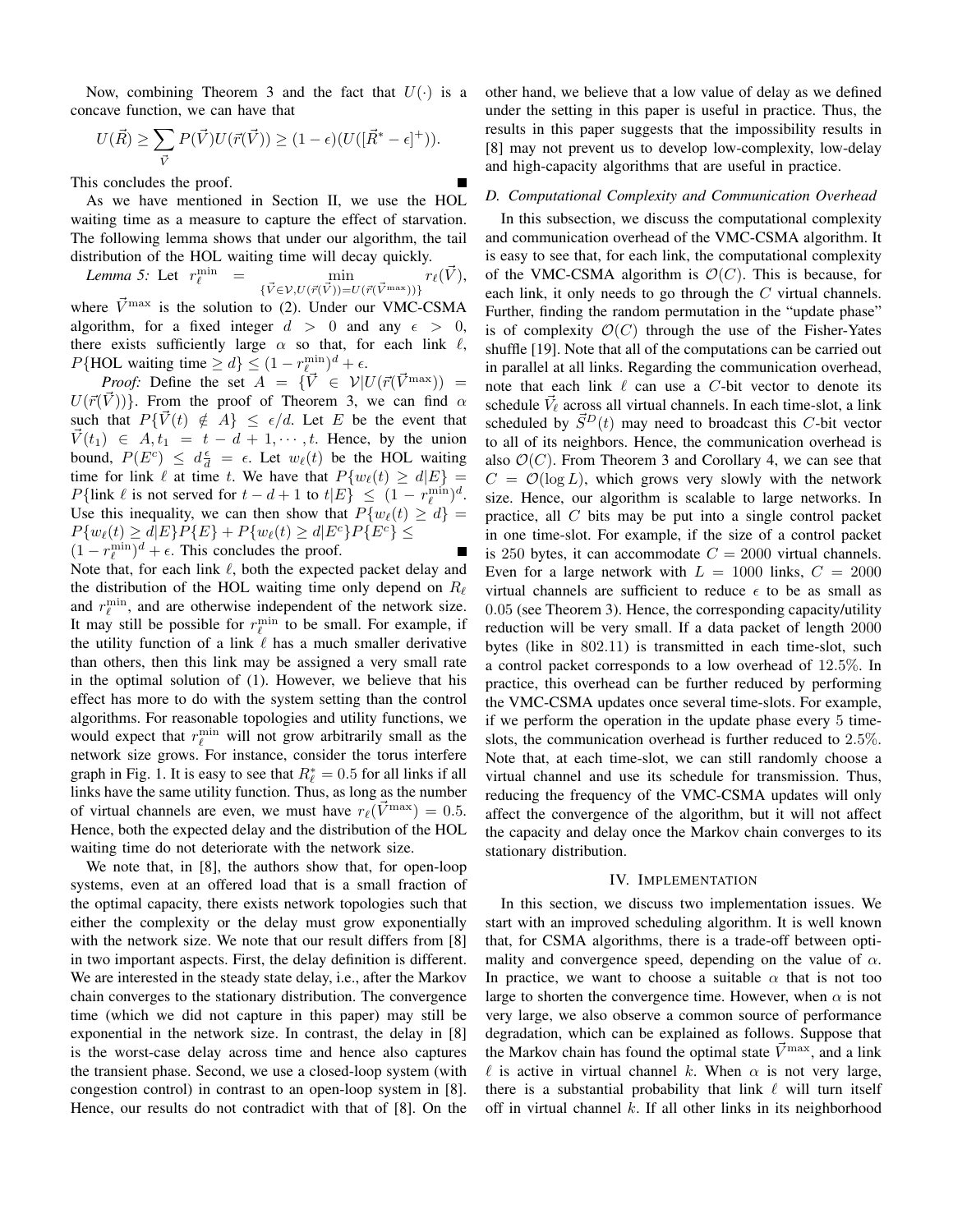have interfering links that are active in virtual channel *k*, no neighboring links can be turned on in this virtual channel. Hence, link *ℓ* may turn itself on again in virtual channel *k* later, and, for link *ℓ*, the transmission opportunities during this period are lost unnecessarily. Such performance degradation can be easily avoided with the following improved algorithm. We call the schedule computed by VMC-CSMA as the soft schedule. In addition, we now introduce hard schedule as follows. Whenever a link *ℓ* is turned on in virtual channel *k* by the soft schedule (i.e.  $V_{\ell k} = 1$ ), we also turn on link  $\ell$  in virtual channel k in the hard schedule. However, even if  $V_{\ell k} = 0$ , we will only turn off link *ℓ* in the virtual channel *k* in the hard schedule when a neighboring link of link *ℓ* decides to use virtual channel *k* (i.e., it turns itself on in virtual channel *k* by the soft schedule). As a result, the hard schedule will give up transmission opportunities until the last minute. Not only that our earlier throughput/delay results still hold, we can avoid the throughput loss due to the reason described above. Now, we formally describe this simple fix. We define an additional hard virtual schedule *Hℓk* for all virtual channel schedule  $V_{\ell k}$ , and we will call  $V_{\ell k}$  the soft virtual channel schedule or simply the virtual channel schedule. The update of soft virtual schedule  $V_{\ell k}$  will remain the same, and the update of hard virtual schedule  $H_{\ell k}$  is as follows.

Update Hard Virtual Schedule: At each time *t*, for every link *ℓ*

- If  $V_{\ell k}(t) = 1$ , we let  $H_{\ell k}(t) = 1$ .
- If  $V_{\ell k}(t) = 0$ , we let  $H_{\ell k}(t) = 0$  when link  $\ell$  receives a broadcast from any link  $\ell'$  with  $V_{\ell'k}(t) = 1$ , and  $\ell' \in \mathcal{E}_{\ell}$ . Otherwise, we let  $H_{\ell k}(t) = H_{\ell k}(t-1)$ .

Now, we modify the scheduling phase as follows.

Scheduling: At time *t*, a common virtual channel *k* is chosen by all links in the network uniformly at random, and each link  $\ell$  uses  $H_{\ell k}(t)$  as the real schedule at time *t*.

Note that it is easy to see that each hard virtual channel schedule will eventually become a maximal schedule. Recall that a maximal schedule must be feasible, and we can not add more links to the schedule without interfering with the links that has been scheduled. The reason is that for the *k th* hard virtual schedule of all the links, i.e.,  $(H_{1k}, H_{2k}, \cdots, H_{Ck})$ , once it becomes a maximal schedule, it will remain as a maximal schedule in the rest of the time because each link only relinquishes the transmission opportunity when it is necessary to maintain a feasible schedule. Further, the *k th* hard virtual schedule of all the links will have a trend to become a maximal schedule starting from time 0. This confirms our claim that we can avoid the waste of transmission opportunity when the soft virtual schedule  $\vec{V}(t)$  jumps in the Markov chain. It is easy to see that the throughput performance of this improved scheduling algorithm using hard schedule is always better than the algorithm described in Section III-B. Hence, the analytical result in Section III-C still holds.

Second, we briefly discuss how to choose the decision schedule at each time slot. Recall in Section III-B that, at each time slot, we choose a decision schedule  $\vec{S}^D$  with a fixed probability distribution from a set *S* of decision schedules. Further, the set *S* of decision schedules should meet the following three conditions: (1) A decision schedule is a feasible schedule. (2) Each link *ℓ* must be scheduled by at least one decision schedule. (3) Each link scheduled by the decision schedule can broadcast *C* bits to its neighbors. Note that, for the standard CSMA algorithms [5], the authors provide a random backoff algorithm for computing decision schedules that satisfy the first two conditions. There are a number of ways to satisfy the remaining third condition. One possibility is to assume that there is a separate control channel (e.g. using CDMA). On the other hand, if such a separate control channel is not available, the other possibility is to make the decision schedule more sparse. Specifically, not only that two active links in the decision schedule do not interfere with each other (and hence the decision schedule is a feasible schedule), but the two active links do not share any common neighbors. As a result, if a link is not scheduled by the decision schedule, it will not receive more than one broadcast transmission. Such a decision schedule can still be computed in each time-slot via a random-backoffbased algorithm similar to that of [5], with additional signaling message to resolve conflicts at common neighbors.



Fig. 2. The composition of a time slot.

The detail of the algorithm is as follows. We first describe the composition of a time slot as shown in Figure 2. The time slot is composed by three phases. The first phase includes *F* sub-slot, and each sub-slot has two mini-slots. A decision schedule will be selected distributively in the first phase. The second phase is the time required for each link scheduled by the decision schedule to broadcast the *C* bits of information for the updated virtual channel schedules. The third phase is the actual data transmission. Now, at the beginning of each time slot, we assign each link a mark bit equal to 0. Each link will choose a sub-slot from 1 to *F* to attempt to be included in the decision schedule. If a link chooses the  $F^{th}$  sub-slot, it will not attempt at all. Suppose that a link  $\ell$  chooses the  $i^{th}$  sub-slot,  $i \leq F - 1$ . If link *ℓ* hears any successful transmission attempts before sub-slot *i*, it will set its mark bit to 1, and it will not attempt to be included in the decision schedule in this time-slot. On the other hand, if link *ℓ* does not hear any successful transmission attempts before sub-slot *i*, it transmits a message in the first mini-slot. This message indicates to its neighbors that the link attempts to be included in the decision schedule. For any other link *k* that does not choose *i th* sub-slot, it sends a signal in the second mini-slot under two conditions: (1) if there is a conflict because its mark bit is 1, and it senses any message transmissions in the first mini-slot, or (2) it senses a conflict due to more than one message transmissions in the first mini-slot. At the end of the *i*<sup>th</sup> sub-slot, if link *ℓ* collides with other transmissions in the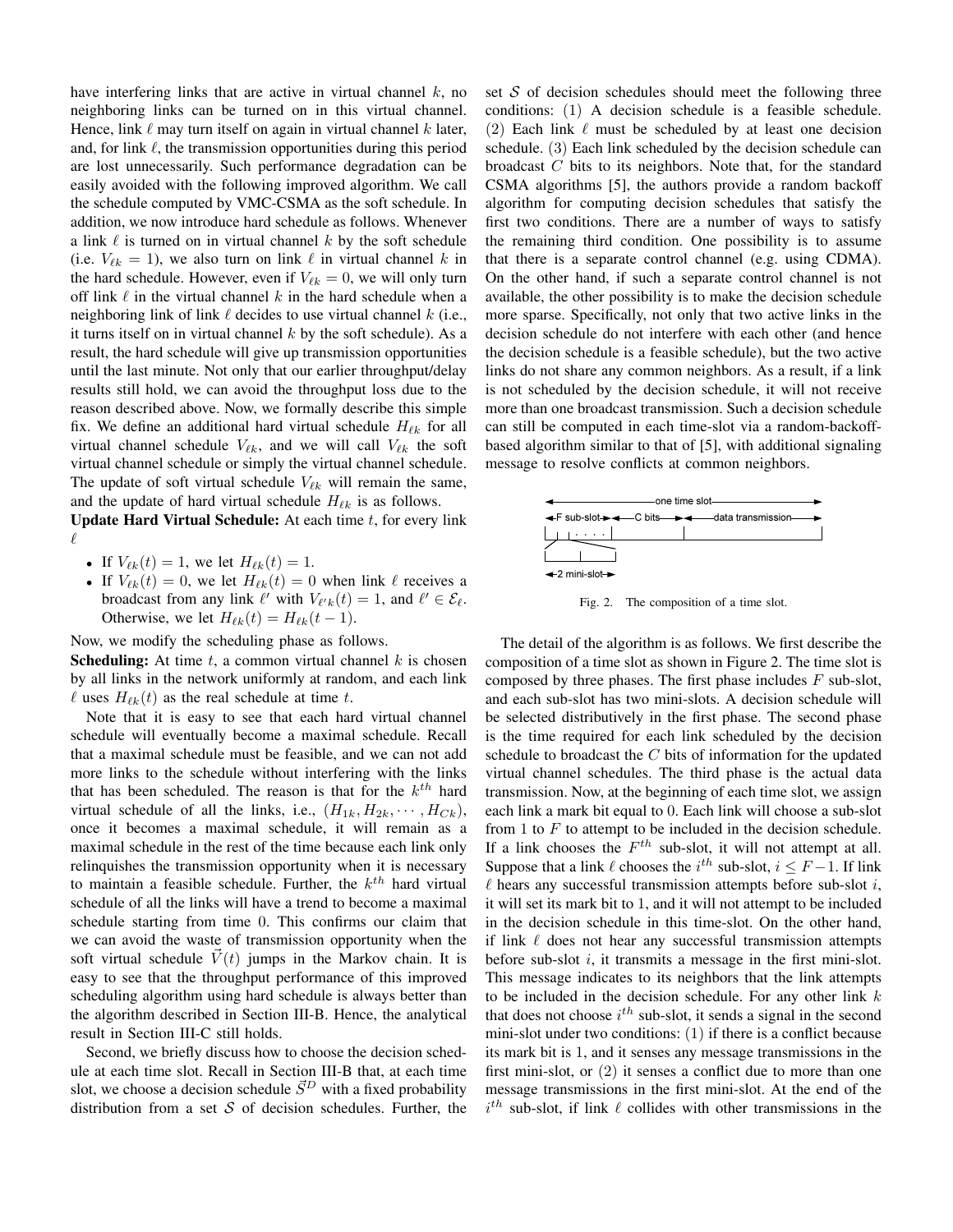

Fig. 3. The simulation results for the 8-by-8 torus graph.

first mini-slot, the attempt fails. Also, if link *ℓ* hears any signals in the second mini-slot, the attempt fails. Otherwise, link *ℓ* is included in the decision schedule. This algorithm ensures that the links selected in the decision schedule do not have common neighbors, and hence their neighboring links can receive the *C*-bits broadcasts without interference. Further, each link has a positive probability to be selected in the decision schedule because there is a positive probability that all the neighboring links will not attempt to be included in the decision schedule.

#### V. SIMULATION

We evaluate the VMC-CSMA algorithm in two topologies with our C++ simulator. Specifically, we simulate the improved scheduling algorithm and a random backoff-based decisionschedule algorithm discussed in Section IV. For both topologies, there is a one-hop flow associated with each link, and its utility function is given by  $\log(10^{-5} + \cdot) - \log(10^{-5})$ . Further, the simulation time is 15,000 slots.

We first study a 8-by-8 torus interference graph as described in Section I and compare our algorithm with the standard CMSA algorithm.<sup>2</sup> Note that, because of symmetry, the optimal rate  $R^*_{\ell}$  for each link under this setting will be 0.5. For the standard CSMA algorithm, the weight is chosen as  $w_{\ell}(t) = 0.5Q_{\ell}(t)$ , and the parameter  $\beta$  for congestion control is 0.1. For our VMC-CSMA algorithm, we let  $C = 30$  and  $\alpha = 29$ . The corresponding  $\epsilon = 0.3$ <sup>3</sup> We denote the node in the top left corner of the torus as node  $0$  and the node right next to it as node 1. Note that node 0 is active in the odd schedule, and node 1 is active in the even schedule (See Fig. 1). The average throughput, average delay across packets, and average HOL waiting time across the time slots for node 0 are presented in the following table.

|             | throughput | delay | HOL waiting time |
|-------------|------------|-------|------------------|
| <b>CSMA</b> | 0.427      | 159   | 372.8            |
| VMC-CSMA    | 0.479      | 2.09  | 2.10             |

The result shows that our algorithm can indeed achieve throughput close to the optimal rate. Further, the delay performance

is exactly equal to the inverse of the average throughput. In contrast, both the packet delay and the HOL waiting time of the standard CSMA algorithm are 80 and 170 times larger, respectively.<sup>4</sup> In Figure 3(a), we plot the tail distribution of the HOL waiting time under both algorithms. The HOL waiting time of our algorithm decays quickly, which confirms Lemma 5 and explains why the average HOL waiting time is small. In contract, the HOL waiting time of CSMA decays slowly (see Fig. 3(b)) due to the starvation problem.

To give a sense of the convergence time of our algorithm, in Fig. 3(c) we plot the time evolution of the instantaneous system utility  $\sum_{\ell=1}^{L} U_{\ell}(r_{\ell}(\vec{V}(t)))$  under different  $\alpha$ . The simulation results show that the utility approaches very close to the optimal utility after 100 time slot. Further, the utility is larger than the lower bound given by  $(1 - \epsilon)U([\vec{R}^* - \epsilon]^+)$  (Corollary 4) even for a small value of *C*. Note that when  $\alpha$  is larger, the utility value after convergence is also closer to the optimal value of (1). However, larger  $\alpha$  also incurs longer convergence time.

Before we proceed to a larger topology, we comment on the choice of  $\alpha$  for different *C*. Through our simulation, we observe that a rule of thumb is to choose  $\alpha$  to be proportional to *C*. The reason can be explained by equation (4). For a fixed value of  $r_\ell = \frac{x_\ell^i}{C}$ , as *C* increases, in order to maintain the same probability of adding another virtual channel, we should increase  $\alpha$  proportional to *C*. Our simulation studies indicate that, as long as the ratio  $\alpha/C$  is fixed, the tradeoff between convergence and optimality is roughly the same for different values of *C*. As this ratio increases, the optimality is improved at the cost of a longer convergence time. Thus, we will use this rule of thumb also in the following simulation results.

Next, we simulate our algorithm under a larger random topology with 100 nodes and 100 links. We set the maximum node degree to be 4, and under this constraint, each link is generated by randomly choosing two nodes.<sup>5</sup> We assume that each link will interfere with the links that are two-hop

<sup>&</sup>lt;sup>2</sup>Note that we use this simple and symmetric topology first because it allows us to easily compare with the optimal solution.

<sup>&</sup>lt;sup>3</sup>Note that Theorem 3 requires  $\epsilon = 0.1$  and a corresponding  $C = 277$ . In this simulation setting, we intentionally choose a small *C* to show that in reality we can also use small *C* to achieve good performance.

<sup>&</sup>lt;sup>4</sup>Note that the expected packet delay is an average over packets, and the expected HOL waiting time is an average across time. As in the classical Inspector's Paradox [20], these two ways of taking expectation will lead to different values when the inter-service time is not memoryless, which is the case for the standard CSMA algorithm.

<sup>5</sup>We set a maximum on the node degree simply to prevent the case that the optimal rate of a node is very small.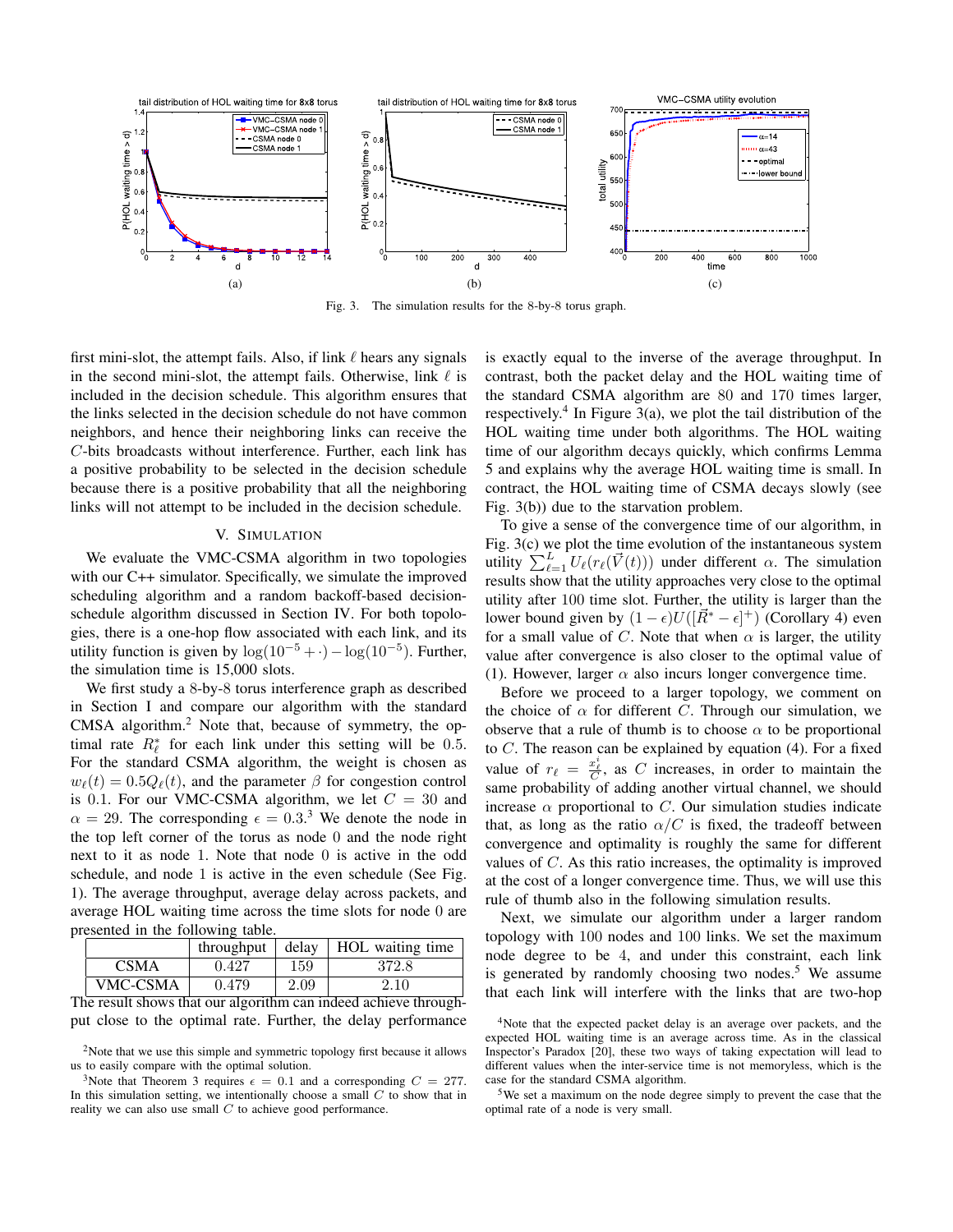

Fig. 4. The simulation results for a random network with 100 nodes and 100 links.

away (i.e., the two-hop interference model). In addition to the standard CSMA algorithm, we will also compare our algorithm with two other algorithms: the constant-time (CT) distributed algorithm [21] and the well-known maximum weighted matching algorithm (MWM) [2]. We caution however that, since these algorithms incur very different computational complexity and communication overhead, it is difficult to conduct a completely fair comparison. Because our proposed VMC-CSMA algorithm, the standard CSMA algorithm, and the CT algorithm require only one round of local control-message exchange (including channel sensing) in each iteration, we will compare their performance directly. On the other hand, the MWM algorithm is a centralized algorithm that requires the queue length information of all links. Further, its complexity may be exponential under the two-hop interference model. In order to make the comparison slightly more fair, we simulate a version of the MWM algorithm that exchanges queue length information and computes the schedule once every 100 timeslots. We call this algorithm LMWM (Low-frequency MWM). Note that even at the reduced frequency, the LMWM algorithm is still very costly to implement due to its high complexity and the requirement of collecting global queue length information.

In Fig. 4(a), we report the throughput and delay tradeoff of each algorithm. Specifically, the y-axis is the average packet delay, and the x-axis is the average error percentage of the rate vectors computed by these algorithms under various parameter setting. The error percentage for each link is defined by max[optimal rate *−* allocated rate*,* 0]*/*optimal rate. Thus, the most desirable algorithm will correspond to a point close to the origin, where it attains both high capacity and low delay. As we can see in Fig. 4(a), for the VMC-CSMA algorithms, when we vary *C* (which is labeled next to each point) and set  $\alpha = C * 0.48$ , the VMC-CSMA consistently achieves low error percentage and low delay. On the other hand, the performance curves for CSMA and LMWM (each point is labeled with the value of  $\beta$ , the step size used in the congestion control) are significantly worse. For CT algorithm, the curve (each point is labeled with the value of the backoff window size) exhibits large error percentage because CT can only achieve a fraction of the capacity region. Similar to the torus interference graph, we also report the tail distribution of the HOL waiting time.

Specifically, we let  $C = 100$  and choose a node where the optimal allocated rate is 0*.*2177. The result is shown in Fig. 4(b). It shows that the tail distribution under our algorithm again decays quickly. In contrast, the tail distribution of the HOL waiting time under CSMA algorithm does not decay even after 100. Finally, we simulate our algorithm under the possibility of traffic changes and observe how our algorithm adapts with the change. Specifically, we let  $C = 100$  and  $\alpha = 48$ . Further, we will turn off the traffic on half of the links after 4000 time-slots and turn on the traffic after 8000 time-slots. Then, we record the evolution of the total utility compared with the optimal utility computed offline. The result is shown in Fig. 4(c). We can see our algorithm adapts well to the traffic changes and the instantaneous utility quickly approaches to the optimal utility.

#### VI. CONCLUSION

In this paper, we propose a virtual-multi-channel (VMC-) CSMA algorithm to improve the delay performance of the standard CSMA algorithms for wireless networks under the protocol interference model and a single-hop utility-maximization setting. The key idea of VMC-CSMA is to resolve the starvation problem of standard CSMA algorithms by emulating a multi-channel system with *C* virtual channels and computing multiple feasible schedules simultaneously. VMC-CSMA inherits the distributed nature of CSMA, and the complexity of each link grows linearly with *C*. We use a novel probabilistic argument to show that VMC-CSMA can approach arbitrarily close to the optimal total system utility with *C* (and hence the complexity) increasing logarithmically with the network size. Further, after our algorithm converges to the steady-state, the expected packet delay for each link equals to the inverse of its long-term average rate, and the distribution of its head-of-line (HOL) waiting time can also be asymptotically bounded. Our simulation results show that VMC-CSMA significantly improve the delay performance of CSMA algorithms. In the future work, we will study how to extend this novel idea to the wireless networks with arrivals and multi-hop traffic.

Acknowledgement: The work is partially supported by the National Science Foundation through grant CNS-0643145, CNS-0721484, and CNS-0831999.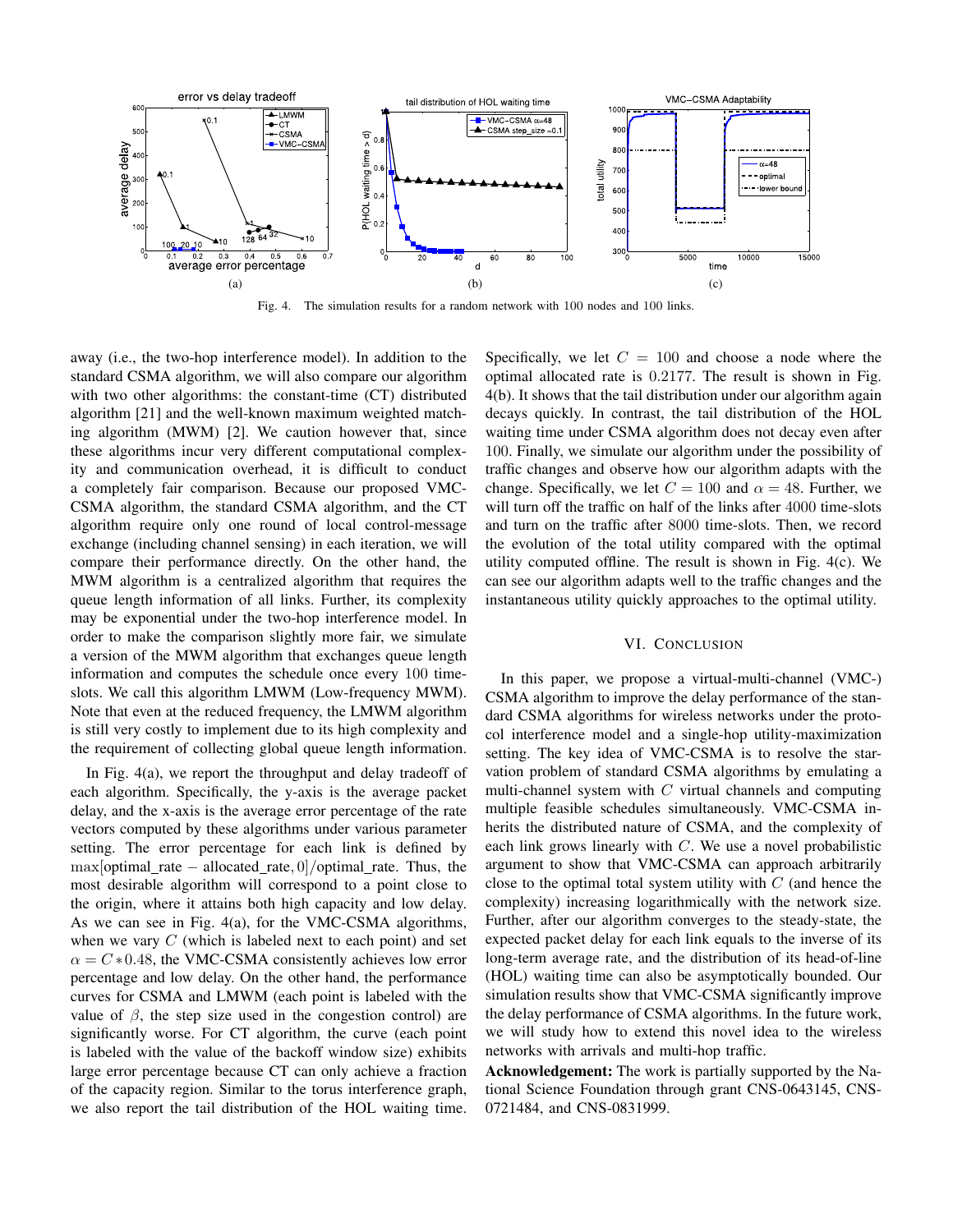#### APPENDIX A PROOF OF PROPOSITION 1

It is easy to verify that the Markov Chain is irreducible and aperiodic. The reason is that every feasible state  $\vec{V}$ can communicate with state  $\vec{0}$ , and the period of state zero is 1. By [20, Theorem 4.3.3], if we can find a stationary distribution of the Markov chain, This stationary distribution will be the unique distribution. Now, we will show that  $P(\vec{V}) = \frac{1}{Z} \exp(\sum_{\ell=1}^{L} U_{\ell}(\frac{x_{\ell}(\vec{V})}{C}))$  is the correct distribution. We will demonstrate the correctness by verifying the local balance equations. Consider two states  $\vec{V}^1$  and  $\vec{V}^2$ . If  $\vec{V}^1$  has a transition to  $\vec{V}^2$ , it implies that there exists a decision schedule  $\vec{S}^D$  such that for every link  $\ell$  that is scheduled by  $\vec{S}^D$ , it is feasible to change the state from  $\vec{V}_{\ell}^1$  to  $\vec{V}_{\ell}^2$ . Further, if link  $\ell$ is not scheduled by  $\vec{S}^D$ , then  $\vec{V}^1_\ell = \vec{V}^2_\ell$ . Otherwise, there is no transition from  $\vec{V}^1$  to  $\vec{V}^2$ . Now, based on these conditions, we also know that there is a transition from  $\vec{V}^2$  to  $\vec{V}^1$ . The reason is that for every link *ℓ* that is scheduled by the same decision schedule  $\vec{S}^D$ , it is feasible to change the state from  $\vec{V}_{\ell}^2$  to  $\vec{V}_{\ell}^1$ . Further, if link  $\ell$  is not scheduled by  $\vec{S}^D$ , then  $\vec{V}_\ell^2 = \vec{V}_\ell^1$ . Note that there may be multiple decision schedules that can be used to change the state from  $\vec{V}^1$  to  $\vec{V}^2$ . We will call these decision schedules "feasible decision schedules". Further, for any link *ℓ* that is scheduled by the decision schedule, any permutation can be used to change the state from  $\vec{V}_{\ell}^1$  to  $\vec{V}_{\ell}^2$ . Now, let  $P(\vec{S}^D)$ be the probability that decision schedule  $\vec{S}^D$  is chosen, and let  $\vec{n}^{\ell} = (n_1^{\ell}, \dots, n_C^{\ell})$  be a vector represent a permutation of the set  $\{1, 2, \cdots, C\}$ . To verify the local balance equations, we only need to show that

$$
P(\vec{V}^1) \sum_{\{\text{feasible } \vec{S}^D\}} P(\vec{S}^D) \prod_{\{\ell \in \vec{S}^D\}} (\sum_{\vec{n}^{\ell}} \frac{P_{\ell, n_1^{\ell}} \cdots P_{\ell, n_C^{\ell}}}{C!})
$$
  
= 
$$
P(\vec{V}^2) \sum_{\{\text{feasible } \vec{S}^D\}} P(\vec{S}^D) \prod_{\{\ell \in \vec{S}^D\}} (\sum_{\vec{n}^{\ell}} \frac{P'_{\ell, n_1^{\ell}} \cdots P'_{\ell, n_C^{\ell}}}{C!}).
$$
 (6)

Note that  $P_{\ell,n_{\frac{\ell}{2}}}$  is the probability of changing  $V_{\ell,n_{\ell}^{\ell}}^1$  to  $V_{\ell,n_{\ell}^{\ell}}^2$ , which is the  $i^{th}$  iteration of updating the virtual channel schedules from  $\vec{V}_{\ell}^1$  to  $\vec{V}_{\ell}^2$  with permutation  $\vec{n}^{\ell}$ . Similarly,  $P'_{\ell,n_{\ell}^{\ell}}$  is the probability of changing the state from  $V_{\ell,n_\ell}^2$  to  $V_{\ell,n_\ell}^1$ , which is the *i th* iteration of updating the virtual channel schedules from  $\vec{V}_{\ell}^2$  to  $\vec{V}_{\ell}^1$  with permutation  $\vec{n}^{\ell}$ . Let  $f_{\ell}(x) = \exp(\alpha U_{\ell}(\frac{x}{C}))$ . Also, let  $x_{\ell}^2 = x_{\ell}(\vec{V}^2)$ , and  $x_{\ell}^1 = x_{\ell}(\vec{V}^1)$ . Recall that for any *ℓ* that is not scheduled by  $\vec{S}^D$ , we have that  $\vec{V}^2_{\ell} = \vec{V}^1_{\ell}$ . It implies that  $x_{\ell}^2 = x_{\ell}^1$  if  $\ell$  is not scheduled by  $\vec{S}^D$ . We can plug in  $P(\vec{V}^i) = \frac{1}{Z} \exp(\alpha \sum_{\ell=1}^L U_\ell(\frac{x_\ell^i}{C}))$ ,  $i = 1, 2$ , and rewrite equation (6) to the following equation:

$$
= \sum_{\{\text{feasible } \vec{S}^D\}} \frac{P(\vec{S}^D)}{Z} \prod_{\{\ell \in \vec{S}^D\}} (\sum_{\vec{n}^{\ell}} \frac{P_{\ell, n_1^{\ell}} \cdots P_{\ell, n_C^{\ell}}}{C!}) f_{\ell}(x_{\ell}^1)
$$

$$
= \sum_{\{\text{feasible } \vec{S}^D\}} \frac{P(\vec{S}^D)}{Z} \prod_{\{\ell \in \vec{S}^D\}} (\sum_{\vec{n}^{\ell}} \frac{P'_{\ell, n_C^{\ell}} \cdots P'_{\ell, n_1^{\ell}}}{C!}) f_{\ell}(x_{\ell}^2),
$$
(7)

If we can show that given any permutation  $\vec{n}^{\ell}$  =  $(n_1^{\ell}, \dots, n_C^{\ell})$ , we have that

$$
f_{\ell}(x_{\ell}^{1})P_{\ell,n_{1}^{\ell}}\cdots P_{\ell,n_{C}^{\ell}} = P'_{\ell,n_{C}^{\ell}}\cdots P'_{\ell,n_{1}^{\ell}}f_{\ell}(x_{\ell}^{2}),
$$
 (8)

then equation (7) will be true, and we could finish the proof. Now, we show that equation (8) is true.

By equation (3),  $P_{\ell,n_1^{\ell}}$  and  $P'_{\ell,n_C^{\ell}}$  can be described by fractions, and we will show that the denominator (resp. numerator) on the left hand side of equation (8) is equal to the denominator (resp. numerator) on the right hand side of equation (8). We first focus on at the numerator. Note that the number of virtual channels activated by link  $\ell$ , i.e.,  $x_{\ell}$ , determines the probability of updating the schedule of the virtual channel. Further, note that the product operation on the left hand side of equation (8) implies that we proceed the operation with the order depending on the permutation vector  $(n_1^{\ell}, \dots, n_C^{\ell})$ . Similarly, for the right hand side of equation (8), we proceed the product operation with the order depending on the permutation vector  $(n_C^{\ell}, \dots, n_1^{\ell})$ . Hence, we know that for the left hand side of equation (8), the value of  $x_\ell$  right before updating the schedule of virtual channel  $n_k^{\ell}$  is

$$
x_{\ell}^{1} + \sum_{i=1}^{k-1} (V_{\ell, n_i^{\ell}}^2 - V_{\ell, n_i^{\ell}}^1). \tag{9}
$$

Similarly, for the right hand side of equation (8), the value of  $x_{\ell}$  right before updating the schedule of virtual channel  $n_k^{\ell}$  is

$$
x_{\ell}^2 + \sum_{i=C}^{k+1} (V_{\ell,n_i^{\ell}}^1 - V_{\ell,n_i^{\ell}}^2). \tag{10}
$$

Also, we have the equality between  $x^1_\ell$  and  $x^2_\ell$ 

$$
x_{\ell}^2 = x_{\ell}^1 + \sum_{i=1}^{C} (V_{\ell, n_i^{\ell}}^2 - V_{\ell, n_i^{\ell}}^1). \tag{11}
$$

From equations (9) and (10), we know that the numerator on the left hand side of equation (8) is equal to

$$
f_{\ell}(x_{\ell}^1) \prod_{k=1}^{C} f_{\ell}(x_{\ell}^1 + \sum_{i=1}^{k} (V_{\ell,n_i^{\ell}}^2 - V_{\ell,n_i^{\ell}}^1)). \tag{12}
$$

Similarly, we know that the numerator on the right hand side of equation (8) is equal to

$$
f_{\ell}(x_{\ell}^2) \prod_{k=C}^{1} f_{\ell}(x_{\ell}^2 + \sum_{i=C}^{k} (V_{\ell,n_{i}^{\ell}}^1 - V_{\ell,n_{i}^{\ell}}^2)). \tag{13}
$$

It then follows from equation (11) that equation (12) equals to equation (13). Hence, the numerator on the left hand side of equation (8) equals to the numerator on the right hand side of equation (8). Now, we focus on the denominator of equation (8). We will show that the denominator of  $P_{\ell,n_\nu}$  equal to that of  $P'_{\ell,n_k^{\ell}}$  for all  $1 \leq k \leq C$ . Specifically, from equations (9) and (10), we know that the denominator of  $P_{\ell,n_k^{\ell}}$  is

$$
f_{\ell}(x_{\ell}^{1} + \sum_{i=1}^{k-1} (V_{\ell,n_{i}^{\ell}}^{2} - V_{\ell,n_{i}^{\ell}}^{1}))
$$
  
+ 
$$
f_{\ell}(x_{\ell}^{1} + \sum_{i=1}^{k-1} (V_{\ell,n_{i}^{\ell}}^{2} - V_{\ell,n_{i}^{\ell}}^{1}) + 1_{\{V_{\ell,n_{k}^{\ell}}^{1}=0\}} - 1_{\{V_{\ell,n_{k}^{\ell}}^{1}=1\}}),
$$
  
(14)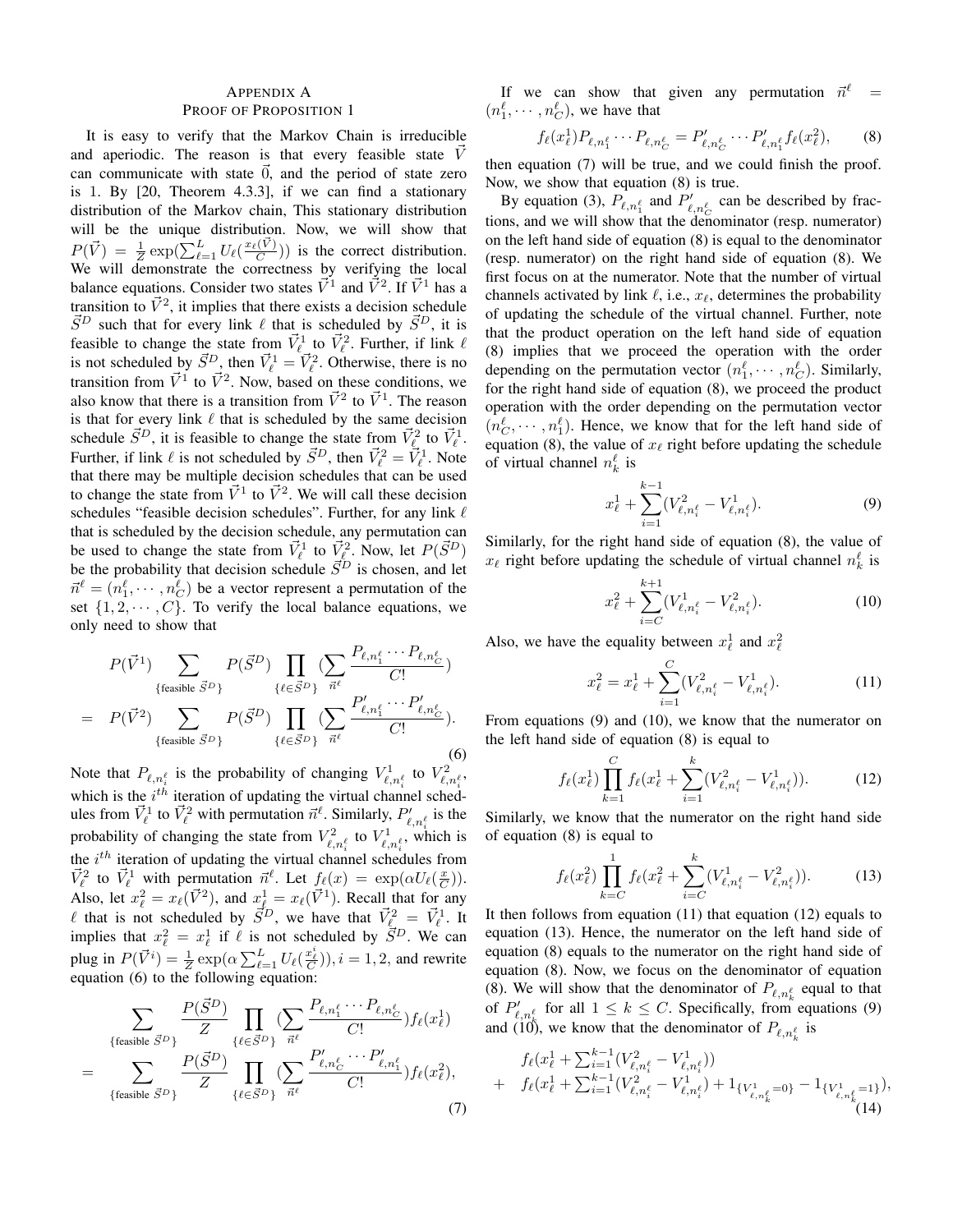and the the denominator of  $P'_{\ell,n_k^{\ell}}$  is

$$
f_{\ell}(x_{\ell}^{2} + \sum_{i=C}^{k+1} (V_{\ell,n_{i}^{\ell}}^{1} - V_{\ell,n_{i}^{\ell}}^{2}))
$$
  
+ 
$$
f_{\ell}(x_{\ell}^{2} + \sum_{i=C}^{k+1} (V_{\ell,n_{i}^{\ell}}^{1} - V_{\ell,n_{i}^{\ell}}^{2}) + 1_{\{V_{\ell,n_{k}^{\ell}}^{2}=0\}} - 1_{\{V_{\ell,n_{k}^{\ell}}^{2}=1\}}).
$$
  
(15)

Let  $y = x_{\ell}^1 + \sum_{i=1}^{k-1} (V_{\ell,n_i^{\ell}}^2 - V_{\ell,n_i^{\ell}}^1)$ . We can rewrite equation (14) as

$$
f_{\ell}(y) + f_{\ell}(y + 1_{\{V_{\ell,n_k^{\ell}}^1 = 0\}} - 1_{\{V_{\ell,n_k^{\ell}}^1 = 1\}})
$$
 (16)

By equation (11), we can also rewrite equation (15) as

$$
f_{\ell}(y+V_{\ell,n_k^{\ell}}^2-V_{\ell,n_k^{\ell}}^1)+f_{\ell}(y+V_{\ell,n_k^{\ell}}^2-V_{\ell,n_k^{\ell}}^1+1_{\{V_{\ell,n_k^{\ell}}^2=0\}}-1_{\{V_{\ell,n_k^{\ell}}^2=1\}}(17)
$$

It is then easy to show that under all four possible conditions, i.e,  $(V_{\ell,n_{\rm L}^{\ell}}^2, V_{\ell,n_{\rm L}^{\ell}}^1) = (0,0), (0,1), (1,0)$ , or  $(1,1)$ , equation (16) is equal to equation (17). Hence, the denominator of  $P_{\ell,n_{\scriptscriptstyle L}^{\ell}}$  is equal to that of  $P'_{\ell,n_k'}$ .

Now, we have proved that the denominator of  $P_{\ell,n_k^{\ell}}$  is equal to that of  $P'_{\ell,n_k^{\ell}}$  for all  $1 \leq k \leq C$ . Since the numerator on the left hand side of equation (8) is also equal to the numerator on the right hand side of equation (8), we know that equation (8) is true. This implies that equation (6) is true, and we have verified the local balance equations. This concludes the proof.

#### APPENDIX B PROOF OF PROPOSITION 2

We first prove several lemmas that are required for proving Proposition 2.

*Lemma 6:* If  $0 < \epsilon \le 0.1$ ,  $3r^2 - (3 + 2\epsilon)r + 1 + \epsilon > 0$ ,  $\forall r$ . *Proof:* Let  $f(r) = 3r^2 - (3 + 2\epsilon)r + 1 + \epsilon$ . Since  $f''(r) = 6 > 0$ , we know that there is a global minimum. Solving  $f'(r) = 0$ , we can get that  $r = \frac{3+2\epsilon}{6}$  will lead to the minimum value. Hence,

$$
\min_r f(r) = \frac{3 - 4\epsilon^2}{12} > 0,
$$

where the inequality follows from  $\epsilon \leq 0.1$ . We can then conclude that  $3r^2 - (3 + 2\epsilon)r + 1 + \epsilon > 0$ . Г

*Lemma 7:* If  $0 < \epsilon$ ,  $log(\frac{1-2\epsilon}{1+2\epsilon}) + 4\epsilon < 0$ .

*Proof:* Let  $f(\epsilon) = \log(\frac{1-2\epsilon}{1+2\epsilon}) + 4\epsilon$ . We know that  $f'(\epsilon) =$  $\frac{-4}{1-4\epsilon^2}$  + 4. Hence,  $f'(\epsilon) < 0$  if  $\epsilon > 0$ . Further, since  $f(\epsilon)$  is continuous and differentiable, by the mean-value theorem, for any  $\epsilon > 0$ , we have that

$$
f(\epsilon) = f(\epsilon) - f(0) = f'(\delta)\epsilon, 0 < \delta < \epsilon.
$$

Hence,  $f(\epsilon) < 0$ , and we finish the proof.

*Lemma 8:* If  $0 < \epsilon < 0.1$  and  $\epsilon < r < 1$ ,

$$
(1 - r + \epsilon) \log(\frac{1 - r + \epsilon}{1 - r}) + (r - \epsilon) \log(\frac{r - \epsilon}{r}) > \frac{3}{2}\epsilon^2
$$

*Proof:* Let

$$
f(r) = (1 - r + \epsilon) \log(\frac{1 - r + \epsilon}{1 - r}) + (r - \epsilon) \log(\frac{r - \epsilon}{r}).
$$

We can also rewrite  $f(r)$  as

$$
f(r) = \log\left(\frac{1-r+\epsilon}{1-r}\right) + (r-\epsilon)\log\left(\frac{(r-\epsilon)(1-r)}{r(1-r+\epsilon)}\right).
$$
 (18)

To show  $f(r) > \frac{3}{2} \epsilon^2$ , if  $\epsilon < r < 1$ . We need to show that  $\min_{\epsilon < r < 1} f(r) > \frac{3}{2}$  $\frac{3}{2} \epsilon^2$ . We first observe that

$$
f''(r) = \frac{\epsilon^2[3r^2 - (3+2\epsilon)r + 1 + \epsilon]}{(r - \epsilon)(1 - r + \epsilon)(1 - r)^2r^2}.
$$

) minimum. Now, we can derive that It then follows from Lemma 6 and  $\epsilon < r < 1$  that  $f''(r) > 0$ . Hence,  $f(r)$  is strictly convex on  $(\epsilon, 1)$ , and there is a global

$$
f'(r) = \log\left(\frac{(r-\epsilon)(1-r)}{(1-r+\epsilon)r}\right) + \frac{\epsilon}{r(1-r)}.\tag{19}
$$

Let  $r_{\min} = \arg \min f(r)$ . Note that by Lemma 7,  $f'(\frac{1}{2}) =$ 

log( $\frac{1-2\epsilon}{1+2\epsilon}$ ) + 4 $\epsilon$  < 0. Since  $f'(r)$  is continuous, we can find a  $y > 0$  such that if  $0 < \delta < y$  then  $f'(\frac{1}{2} - \delta) < 0$ . Hence, for any  $\epsilon < x < \frac{1}{2} - \delta$ , we can use the first order condition of strictly convex function to show that

$$
f(x) - f(\frac{1}{2} - \delta) > f'(\frac{1}{2} - \delta)(x - \frac{1}{2} + \delta) > 0.
$$

As a result, the minimum point  $r_{min}$  must be greater than  $\frac{1}{2}$ . Now, since  $f'(r_{\min}) = 0$ , we can show that

$$
\log\left(\frac{(r_{\min} - \epsilon)(1 - r_{\min})}{(1 - r_{\min} + \epsilon)r_{\min}}\right) = -\frac{\epsilon}{r_{\min}(1 - r_{\min})},\qquad(20)
$$

which is equivalent to

$$
\log(\frac{1 - r_{\min} + \epsilon}{1 - r_{\min}}) = \log(\frac{r_{\min} - \epsilon}{r_{\min}}) + \frac{\epsilon}{r_{\min}(1 - r_{\min})}.
$$
 (21)

Pluggin equation (20) into the second term of equation (18) and equation (21) into the first term of equation (18), we can then show that

$$
\min_{\epsilon < r < 1} f(r) = \log(1 - \frac{\epsilon}{r_{\min}}) + (1 - r_{\min} + \epsilon) \frac{\epsilon}{r_{\min}(1 - r_{\min})}
$$
\n
$$
= \log(1 - \frac{\epsilon}{r_{\min}}) + \frac{\epsilon}{r_{\min}} + \frac{\epsilon^2}{r_{\min}} + \frac{\epsilon^2}{1 - r_{\min}} \frac{\epsilon}{r_{\min}}
$$
\n
$$
> \log(1 - \frac{\epsilon}{r_{\min}}) + \frac{\epsilon}{r_{\min}} + \frac{\epsilon^2}{r_{\min}} + 2\epsilon^2,
$$

where the last inequality follows from  $r_{\min} > \frac{1}{2}$ . If we can show

$$
\log(1 - \frac{\epsilon}{r_{\min}}) + \frac{\epsilon}{r_{\min}} + \frac{\epsilon^2}{r_{\min}} + \frac{\epsilon^2}{2} > 0,
$$
 (22)

then  $f(r) \ge f(r_{\min}) > \frac{3}{2} \epsilon^2$ , and we would finish the proof. Let  $g(\epsilon) = \log(1 - \frac{\epsilon}{r_{\min}}) + \frac{\epsilon}{r_{\min}} + \frac{\epsilon^2}{r_{\min}}$  $\frac{\epsilon^2}{r_{\min}} + \frac{\epsilon^2}{2}$  $\frac{1}{2}$ . We know that  $g'(\epsilon) = \frac{\epsilon}{r_{\min}(r_{\min}-\epsilon)}[(2+r_{\min})(r_{\min}-\epsilon)-1]$  $> \frac{1}{r_{\min}(r_{\min}-\epsilon)} \left(\frac{1}{4} - \frac{5\epsilon}{2}\right) \geq 0,$ 

where we have used  $r_{\min} > \frac{1}{2}$  and  $\epsilon \leq 0.1$  for the last two inequalities. Hence,

$$
g'(\epsilon) > 0, \text{ if } 0 < \epsilon \le 0.1. \tag{23}
$$

Since  $q(\epsilon)$  is continuous and differentiable, by mean value theorem, we know that  $g(\epsilon) = g(\epsilon) - g(0) = g'(\delta)\epsilon$ , for